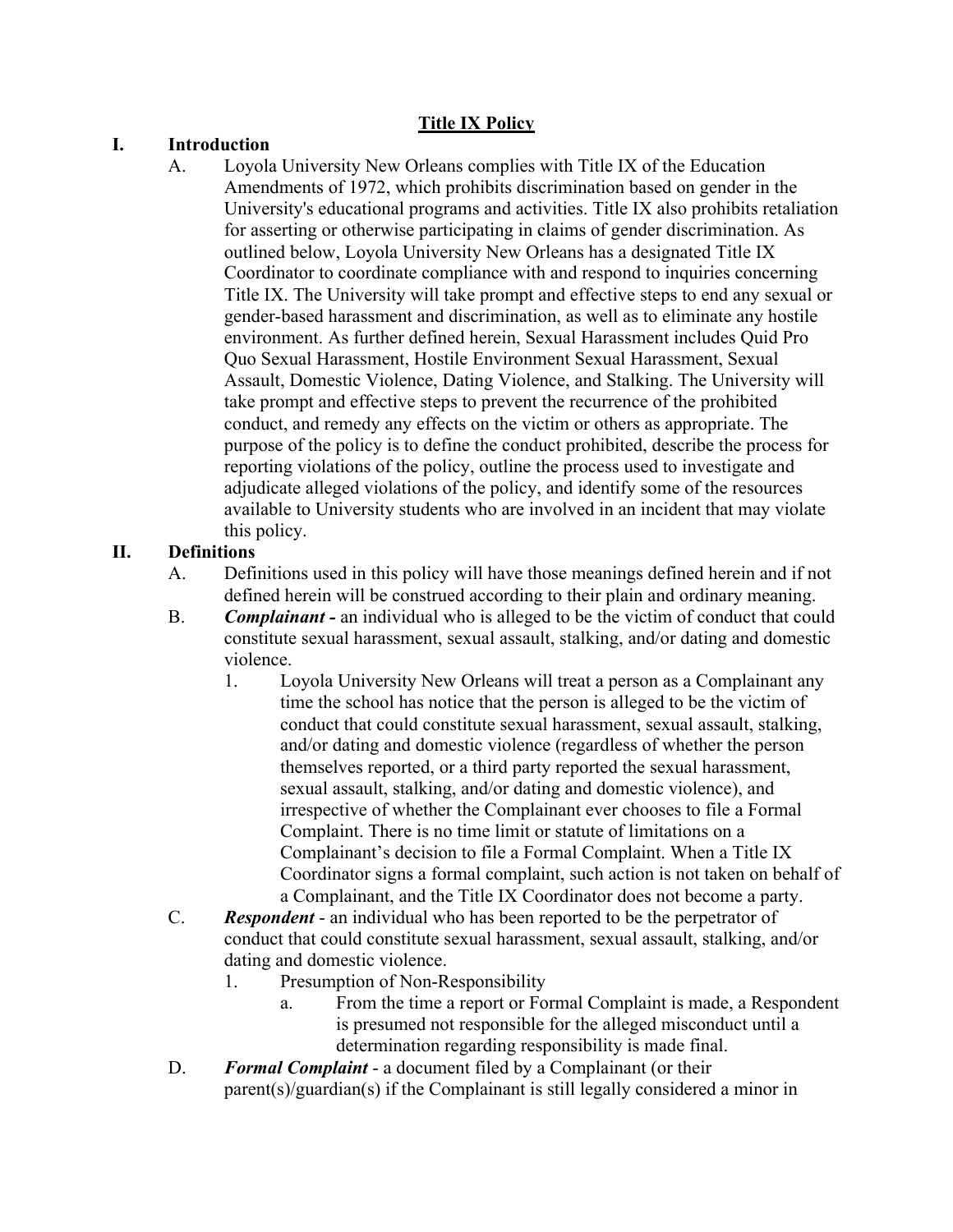Louisiana) or signed by the Title IX Coordinator alleging sexual harassment, sexual assault, stalking, and/or dating and domestic violence against a Respondent and requesting that the school investigate the allegation of sexual harassment, sexual assault, stalking, and/or dating and domestic violence.

- 1. At the time of filing a formal complaint, a Complainant must be participating in or attempting to participate in the education program or activity of the school with which the Formal Complaint is filed.
- 2. A Formal Complaint may be filed with the Title IX Coordinator in person, by mail, or by electronic mail.
- 3. The phrase "document filed by a Complainant" specifically means a document or electronic submission (such as by electronic mail or through Maxient, an online portal provided for this purpose by Loyola University New Orleans) that contains the Complainant's physical or digital signature, or otherwise indicates that the Complainant is the person filing the Formal Complaint.
- 4. Where the Title IX Coordinator signs a Formal Complaint, the Title IX Coordinator is not a Complainant or otherwise a party during a grievance process.
- E. *Supportive Measures* non-disciplinary, non-punitive individualized services offered as appropriate, as reasonably available, without fee or charge, to the Complainant and Respondent, before or after the filing of a Formal Complaint or where no Formal Complaint has been filed. Such measures are designed to restore or preserve access to the recipient's education program or activity, without unreasonably burdening the other party; protect the safety of all parties and the recipient's educational environment; and deter sexual harassment, sexual assault, stalking, and/or dating and domestic violence. Supportive measures may include but are not limited to counseling, course related adjustments, modifications of work or class schedules, campus escort services, increased security and monitoring of certain areas of campus, and mutual restrictions on contact between the parties (e.g. mutual no contact orders). The purpose of supportive measures is equal access to education.
- F. *Retaliation*  is intimidation, threats, coercion, or discrimination against any individual for the purpose of interfering with any right or privilege secured by Title IX and its implementing regulations or because an individual has made a report or complaint, testified, assisted, or participated or refused to participate in any manner in an investigation, proceeding, or hearing under this policy.
- G. *Education Programs and Activities* refers to all the operations of the University, including, but not limited to, in-person and online educational instruction, employment, research activities, extracurricular activities, athletics, residence life, dining services, performances, and community engagement and outreach programs. The term applies to all activity that occurs on campus or on other property owned or occupied by the University. It also includes off-campus locations, events, or circumstances over which the University exercises substantial control over the Respondent and the context in which the Sexual Harassment occurs, including Sexual Harassment occurring in any building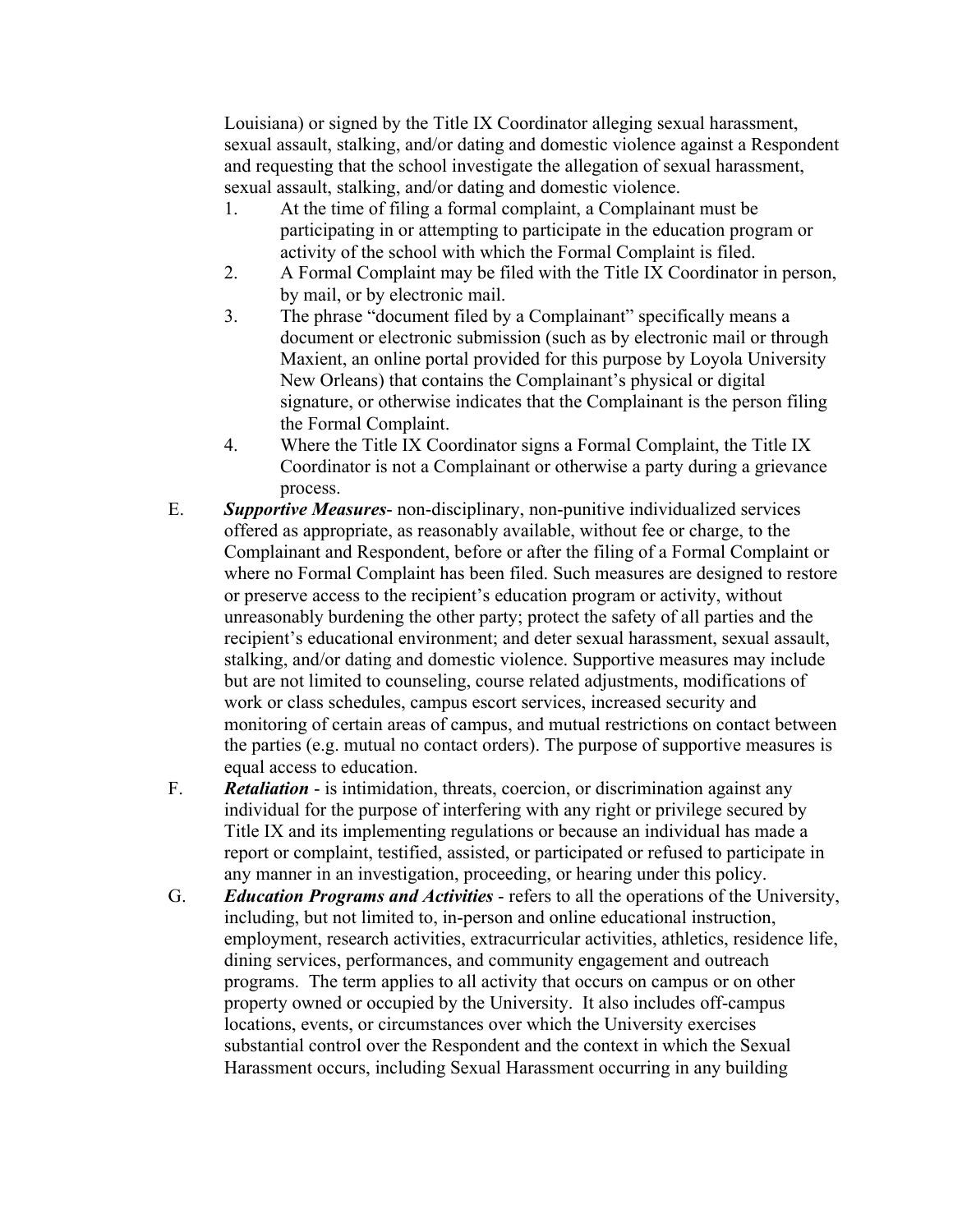owned or controlled by a student organization that is officially recognized by the University.

#### **III. Applicability and Prohibition**

- A. This policy applies to Sexual Harassment (including sexual assault, dating and domestic violence, and stalking) that occurs within the University's Education Programs and Activities and that is committed by an administrator, faculty member, staff, student, contractor, guest, or other member of the University community — regardless of gender, sexual orientation, or gender identity. This policy does not apply to Sexual Harassment that occurs off-campus, in a private setting, and outside the scope of the University's Education Programs and Activities; such Sexual Misconduct may be prohibited by the Student Code of Conduct if committed by a student, the **Faculty Handbook** if committed by a faculty member, or the Human Resources Manual or other University Policies and standards if committed by a staff member. Consistent with the U.S. Department of Education's implementing regulations for Title IX, this policy does not apply to Sexual Harassment that occurs outside the geographic boundaries of the United States, even if the Sexual Harassment occurs in the University's Education Programs and Activities, such as a study abroad program. Sexual Harassment that occurs outside the geographic boundaries of the United States is governed by the Student Code of Conduct if committed by a student, the Faculty Handbook if committed by a faculty member, or the Human Resources Manual or other University Policies and standards if committed by a staff member.
- B. Members of the University community shall not engage in sexual discrimination, including dating and domestic violence, stalking, sexual assault, and/or sexual harassment (all of which are discussed in more detail below) against employees, students, or third parties. Persons who do so are subject to disciplinary action, up to and including dismissal for students; faculty and staff who violate this policy are also subject to disciplinary action up to and including termination of employment. The University also prohibits sexual discrimination, including dating and domestic violence, stalking, sexual assault, and sexual harassment by third parties towards members of the University community. The University prohibits retaliation, including retaliatory harassment, against individuals who report discrimination, dating and domestic violence, stalking, sexual assault, and/or sexual harassment or who participate in the University's investigation and handling of such reports. This policy and the procedures for addressing complaints apply to all forms of gender and sex discrimination, including sexual and gender-based harassment, sexual assault, stalking, and dating and domestic violence, against students and employees occurring in all of the University's programs and activities, except those outside of the United States, including when:
	- 1. The conduct occurs on campus;
	- 2. The conduct occurs off-campus, in the United States, and in the context of University employment, education, or research programs or activities, including but not limited to University-sponsored internships, graduate/professional programs, intercollegiate athletics, or other affiliated programs.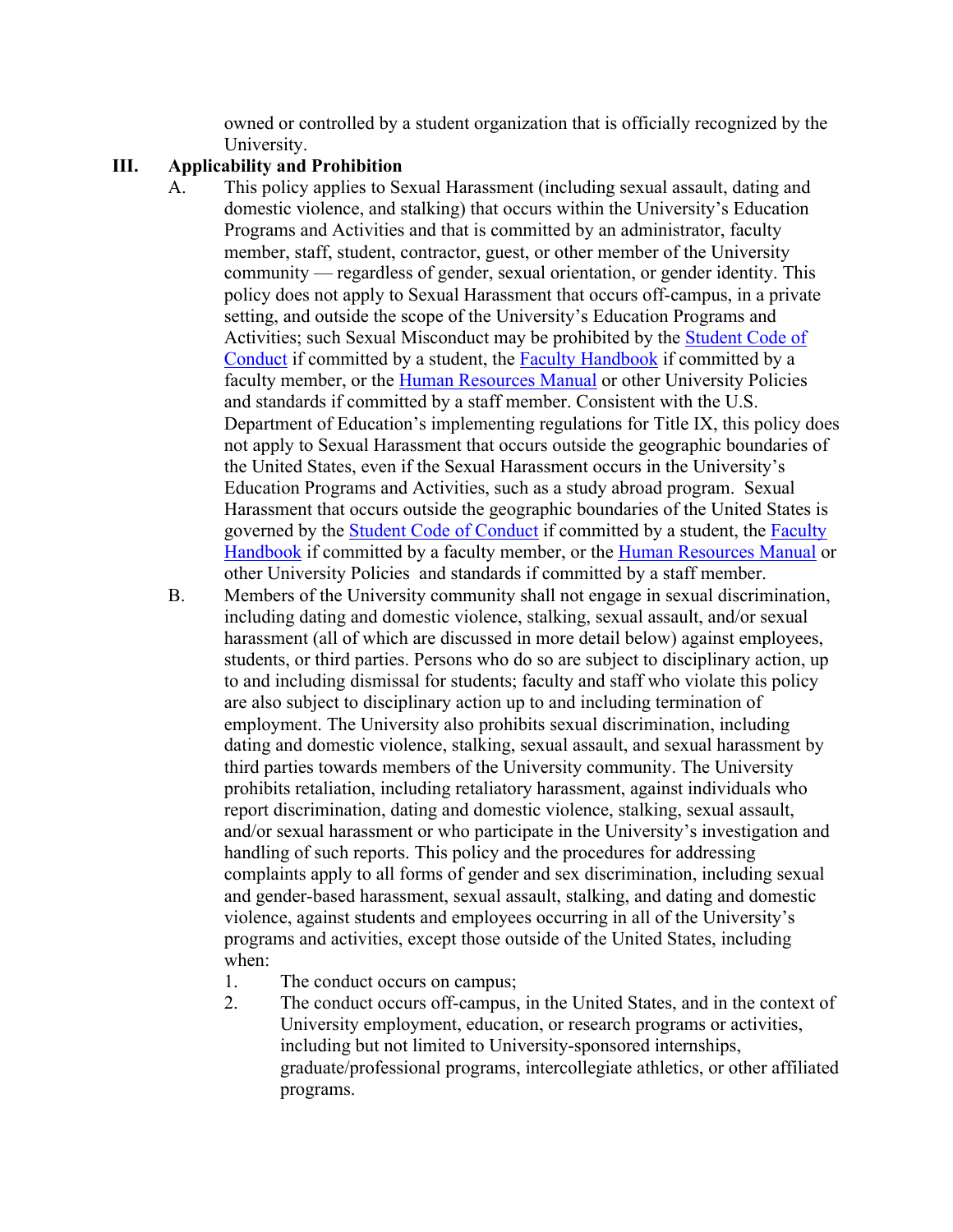- 3. If the conduct occurs off-campus outside the context of a University program or activity but in the United States, the University will consider the effects of the off campus conduct in order to evaluate whether it has continuing adverse effects on campus or in any University program or activity, including the creation of a hostile environment on campus or in an off-campus education program or activity.
- C. Retaliation
	- 1. Title IX and the University prohibit retaliation (including retaliatory harassment) against anyone for inquiring about suspected breaches of University policy, registering a complaint pursuant to its policies, assisting another in making a complaint, or participating in an investigation under its policies. Retaliation is a serious violation that can subject the parties to strong responsive action, including sanctions, independent of the merits of the policy violation allegation. Retaliation is prohibited even if the University finds that no violation of the policy occurred. Retaliation is defined as intimidation, threats, coercion, or discrimination against any individual for the purpose of interfering with any right or privilege secured by Title IX and its implementing regulations or because an individual has made a report or complaint, testified, assisted, or participated or refused to participate in any manner in an investigation, proceeding, or hearing under this policy. Anyone experiencing any conduct that he or she believes to be retaliatory (or retaliatory harassment) should immediately report it to the Title IX Coordinator using the contact information below.

### **IV. Title IX Coordinator**

- A. Loyola University New Orleans has a designated Title IX Coordinator to coordinate compliance with and response to inquiries concerning Title IX. A report of a violation of this policy should be made to:
	- 1. Dr. Dawn Broussard Title IX Coordinator; 205 Danna Student Center; 504-864-7151; dmbrous1@loyno.edu
- B. In addition, Loyola University New Orleans has a designated Title IX Deputy Coordinator to support response to inquiries concerning Title IX. A report of a violation of this policy may also be made to:
	- 1. Rachel Dirmann Director of Human Resources; 504-864-7768; rdirmann@loyno.edu
- C. Any person may also file a complaint with the Department of Education's Office for Civil Rights regarding an alleged violation of Title IX by visiting: the U.S. Department of Education's website or calling 1-800-421-3481.
- D. To the extent a violation of this policy may also violate a criminal law, impacted individuals are encouraged to report their complaint to local law enforcement.
	- 1. Any person making a complaint under this policy may pursue a complaint with the University and police simultaneously. The police and the University independently investigate complaints of sexual harassment, sexual assault, stalking, and dating and domestic violence. The police investigate to determine whether there has been a violation of criminal laws. The University investigates to determine whether there has been a violation of University policy. The investigations proceed concurrently,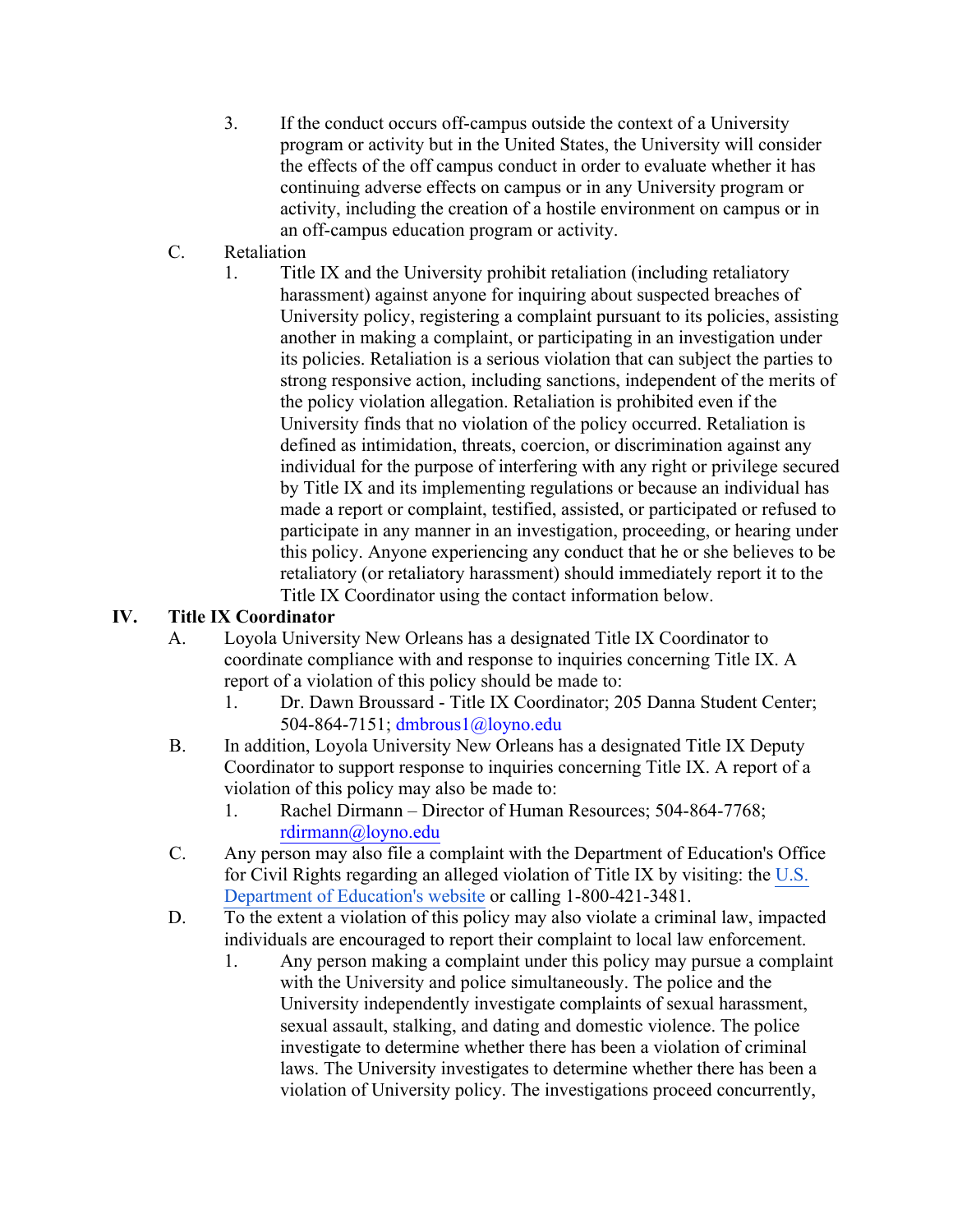and the outcome of one investigation does not determine the outcome of the other investigation. Occasionally, the University may need to briefly suspend the fact-finding aspect of its investigation at the request of law enforcement while the police are in the process of gathering evidence. The University will maintain regular contact with law enforcement to determine when it may begin its investigation. The University will promptly resume its investigation as soon as notified by the police department that it has completed its evidence gathering process, or sooner if the University determines that the evidence gathering process will be lengthy or delayed. The University will not delay its investigation until the ultimate outcome of the criminal investigation. Even if the University investigation is briefly suspended, the University will nevertheless communicate with the Complainant (the person filing the complaint or who was allegedly the victim of sexual harassment, sexual assault, stalking, and/or dating and domestic violence) regarding their rights, procedural options, and the implementation of appropriate supportive measures to assist and protect the safety of the Complainant and the campus community and to prevent retaliation.

### **V. Prohibited Conduct-Sexual Harassment**

#### A. *Sexual Harassment*

- 1. Unwelcome sexual advances, requests for sexual favors, and other verbal, nonverbal, or physical conduct of a sexual nature by an employee, by another student, or by a third party that satisfies one or more of the following:
	- a. A school employee conditioning education benefits on participation in unwelcome sexual conduct (i.e., quid pro quo);
	- b. Unwelcome conduct that a reasonable person would determine is so severe, pervasive, and objectively offensive that it effectively denies a person equal access to the school's education program or activity (i.e. hostile environment); or
		- i. In determining whether a hostile environment exists, the University will consider the totality of circumstances, including factors such as the actual impact the conduct has had on the Complainant; the nature and severity of the conduct at issue; the frequency and duration of the conduct; the relationship between the parties (including accounting for whether one individual has power or authority over the other); the respective ages of the parties; the context in which the conduct occurred; and the number of persons affected. The University will evaluate the totality of circumstances from the perspective of a reasonable person in the Complainant's position. A person's adverse subjective reaction to conduct is not sufficient, in and of itself, to establish the existence of a hostile environment. The University encourages members of the University Community to report any and all instances of Sexual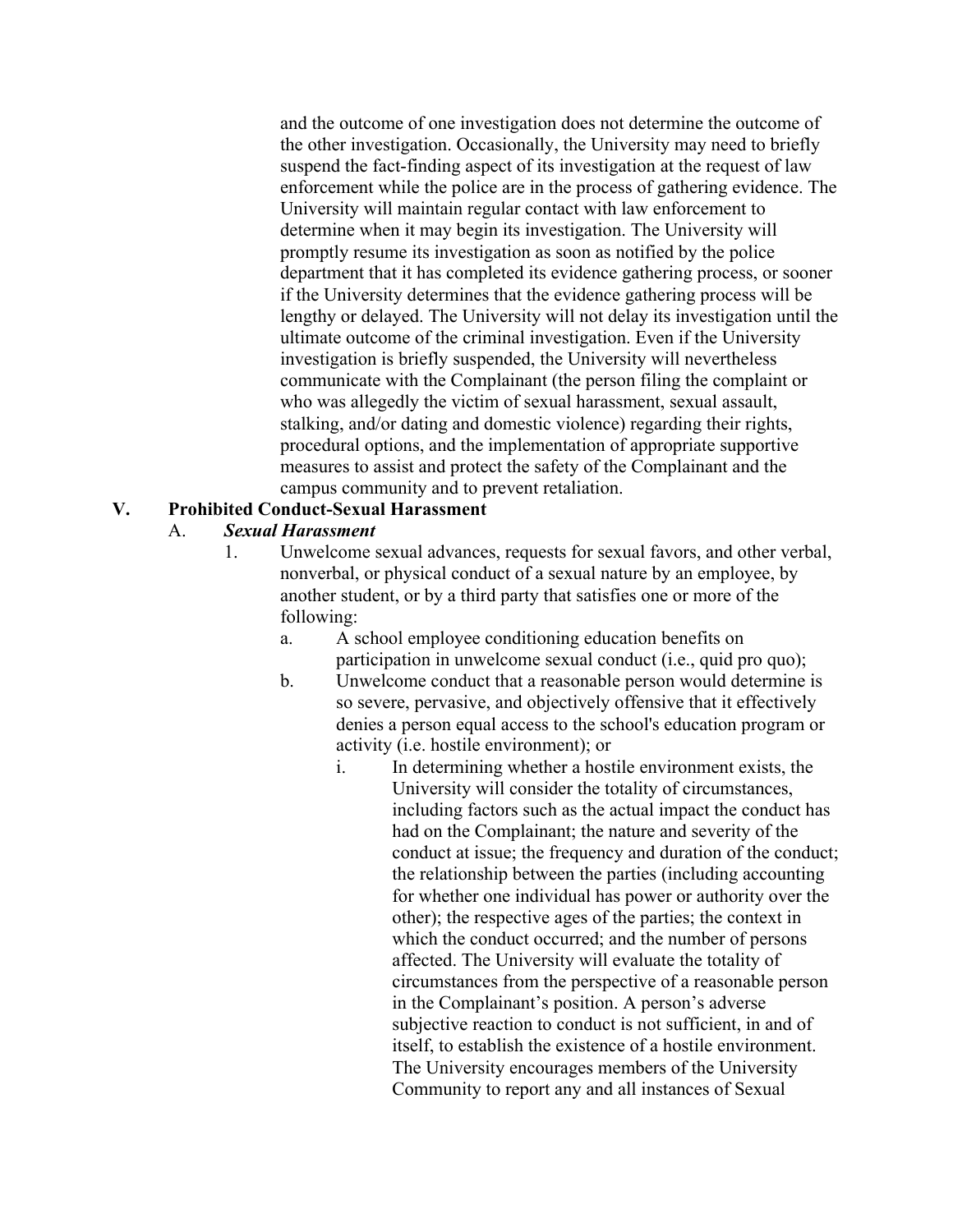Harassment, even if they are unsure whether the conduct rises to the level of a policy violation. Some specific examples of conduct that may constitute Sexual Harassment if unwelcome include, but are not limited to:

- (a) Unreasonable pressure for a dating, romantic, or intimate relationship or sexual contact
- (b) Unwelcome kissing, hugging, or massaging
- (c) Sexual innuendos, jokes, or humor
- (d) Displaying sexual graffiti, pictures, videos, or posters
- (e) Using sexually explicit profanity
- (f) Asking about, or telling about, sexual fantasies, sexual preferences, or sexual activities
- (g) E-mail and Internet use that violates this policy
- (h) Leering or staring at someone in a sexual way, such as staring at a person's breasts or groin
- (i) Sending sexually explicit emails, text messages, or social media posts
- (j) Commenting on a person's dress in a sexual manner
- (k) Giving unwelcome personal gifts such as lingerie that suggest the desire for a romantic relationship
- (l) Insulting demeaning, or degrading another person based on gender or gender stereotypes
- c. Sexual assault, dating violence and domestic violence, or stalking.
	- i. *Sexual Assault*
		- (a) The term ''sexual assault'' means any nonconsensual sexual act including when the victim lacks capacity to consent.
		- (b) Sexual assault also includes the sex offenses of Rape, Sodomy, Sexual Assault with an Object, Fondling, Incest, and Statutory Rape.
			- (1) *Rape* is the carnal knowledge of a person, without the consent of the victim, including instances where the victim is incapable of giving consent because of his/her age or because of his/her temporary or permanent mental or physical incapacity. There is "carnal knowledge" if there is the slightest penetration of the vagina or penis by the sexual organ of the other person. Attempted Rape is included.
			- (2) *Sodomy* is oral or anal sexual intercourse with another person, without the consent of the victim, including instances where the victim is incapable of giving consent because of his/her age or because of his/her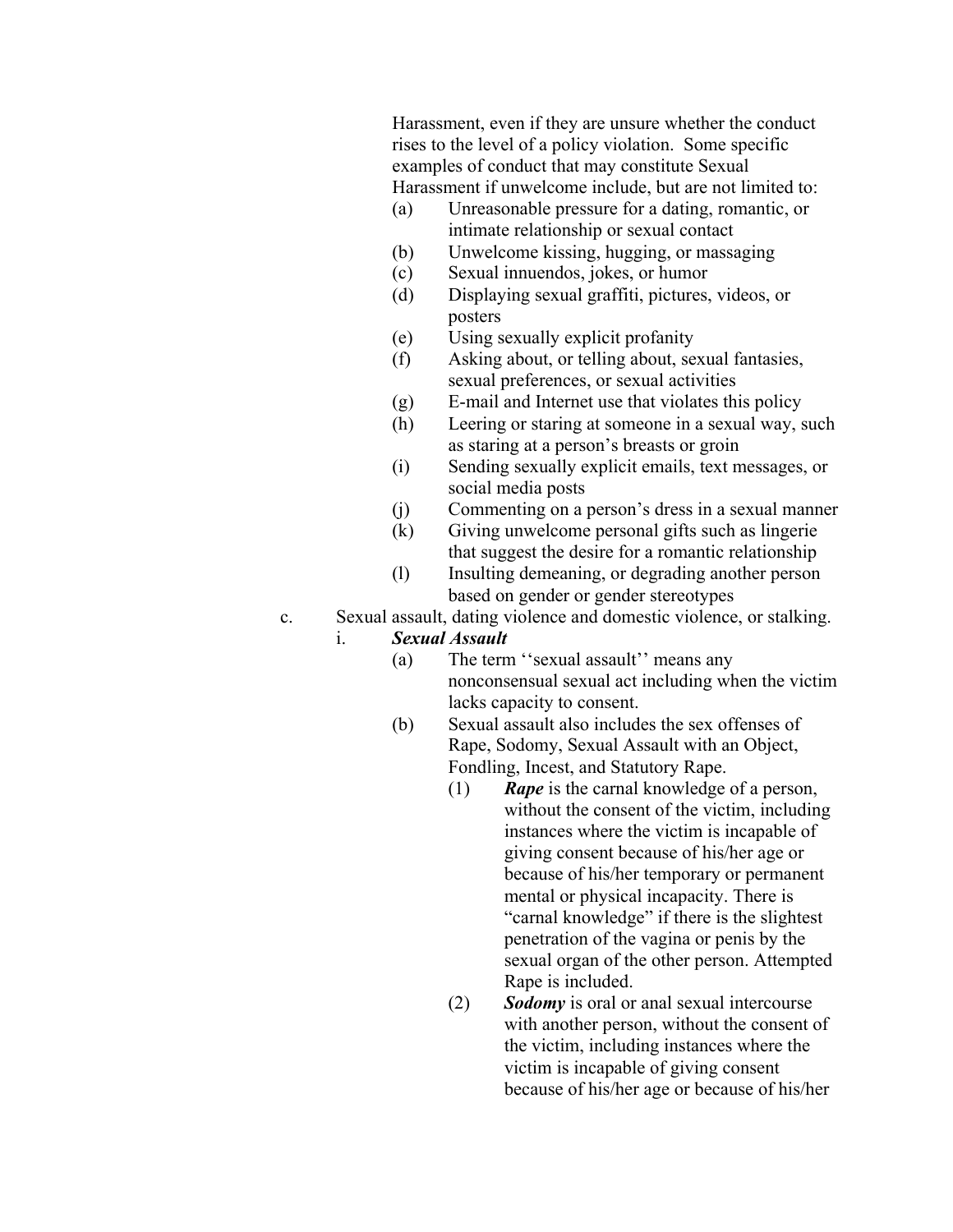temporary or permanent mental or physical incapacity.

- (3) *Sexual Assault with an Object* is using an object or instrument to unlawfully penetrate, however slightly, the genital or anal opening of the body of another person, without the consent of the victim, including instances where the victim is incapable of giving consent because of his/her age or because of his/her temporary or permanent mental or physical incapacity. An "object" or "instrument" is anything used by the offender other than the offender's genitalia.
- (4) *Fondling* is the touching of the private body parts of another person for the purpose of sexual gratification, without the consent of the victim, including instances where the victim is incapable of giving consent because of his/her age or because of his/her temporary or permanent mental or physical incapacity.
- (5) *Incest* is sexual intercourse between persons who are related to each other within the degrees wherein marriage is prohibited by Louisiana law.
- (6) *Statutory Rape* is sexual intercourse with a person who is under the statutory age of consent as defined by Louisiana law.
- (c) The definition for sexual assault applies regardless of whether the alleged assailant is a stranger or an acquaintance.
- (d) For purposes of this policy, *consent* to engage in sexual activity must exist from beginning to end of each instance of sexual activity. Consent is demonstrated through mutually understandable words and/or actions that clearly indicate a willingness to engage in a specific sexual activity. Silence alone, without actions evidencing permission, does not demonstrate consent. While consent may be expressed by words or by actions, it is highly recommended that consent be expressed and obtained verbally. Non-verbal consent expressed through actions may lead to confusion and potential for misunderstandings, which may lead to a violation of this policy. It is the responsibility of the initiator of any sexual activity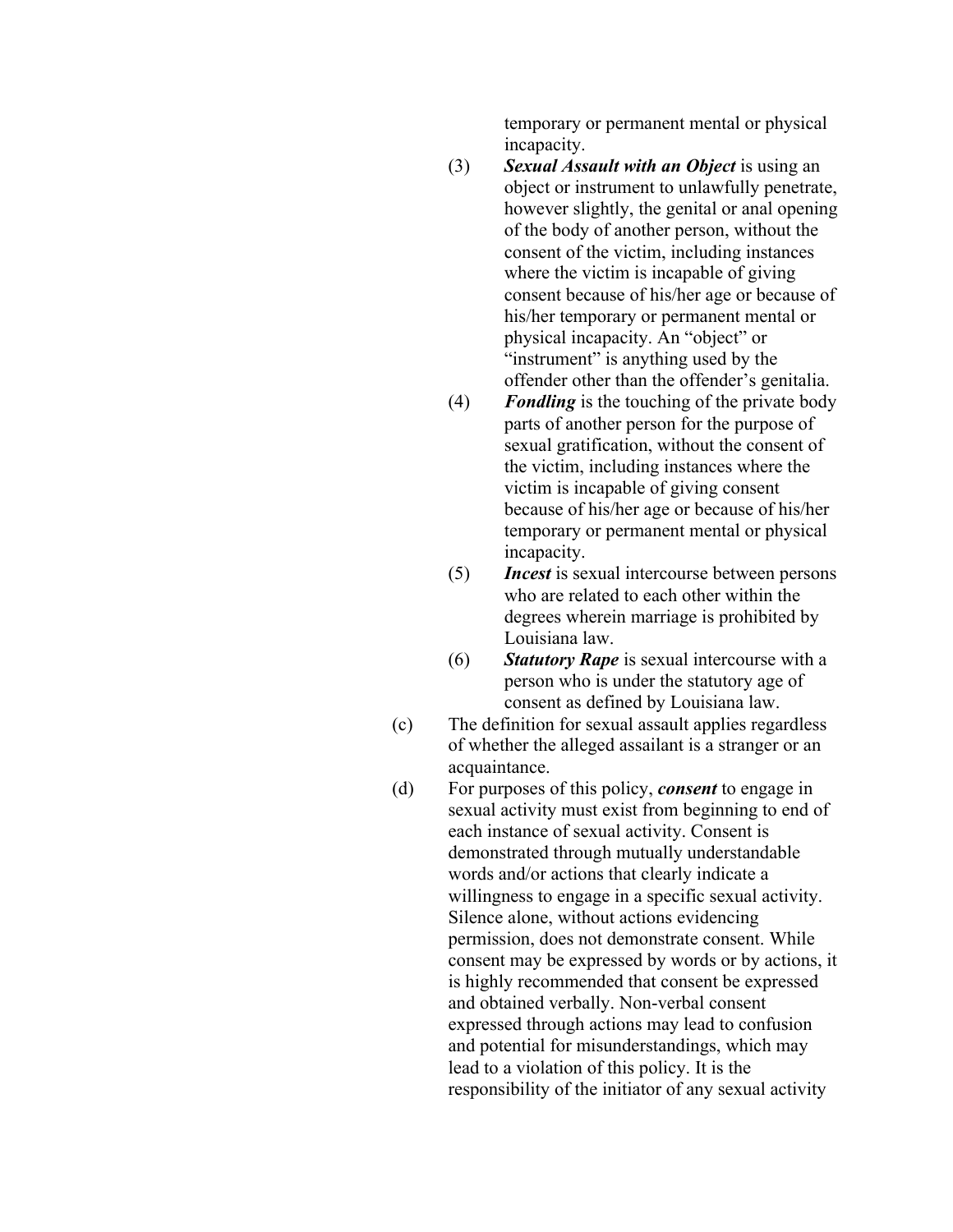to obtain their partner's consent. Consent must be knowing and voluntary. To give consent in Louisiana, a person must be at least 17 years old. Assent does not constitute consent if obtained through "coercion" or from an individual whom the Respondent knows or reasonably should know is "incapacitated." An individual's use of alcohol or drugs does not diminish that individual's responsibility to obtain consent if that individual is the one who initiates sexual activity. Consent to engage in sexual activity may be withdrawn by any person at any time. Once withdrawal of consent has been expressed, the sexual activity must cease immediately. Consent is automatically withdrawn by a person who is no longer capable of giving consent. A current or previous consensual dating or sexual relationship between the parties does not itself imply Consent or preclude a finding of responsibility for misconduct.

- (e) *Coercion* for purposes of this policy is the use of express or implied threats, intimidation, or physical force which places an individual in reasonable fear of immediate harm or physical injury.
- (f) An individual is considered to be *incapacitated* for purposes of this policy if, by reason of mental or physical condition, the individual is manifestly unable to make a knowing and deliberate choice to engage in sexual activity. Someone who is drunk or intoxicated is not necessarily incapacitated. Individuals who are asleep, unresponsive or unconscious are incapacitated. Among the factors the University will use to assess whether someone is incapacitated for purposes of this policy are: inability to communicate coherently, inability to dress/undress without assistance, inability to walk without assistance, slurred speech, loss of coordination, vomiting, or inability to perform other physical or cognitive tasks without assistance. The existence of any one of these factors will support a finding of incapacitation for purposes of this policy.
- ii. Domestic and Dating Violence
	- (a) *Domestic Violence* is violence committed by a current or former spouse or intimate partner of the victim, by a person with whom the victim shares a child in common, by a person who is cohabitating with or has cohabitated with the victim as a spouse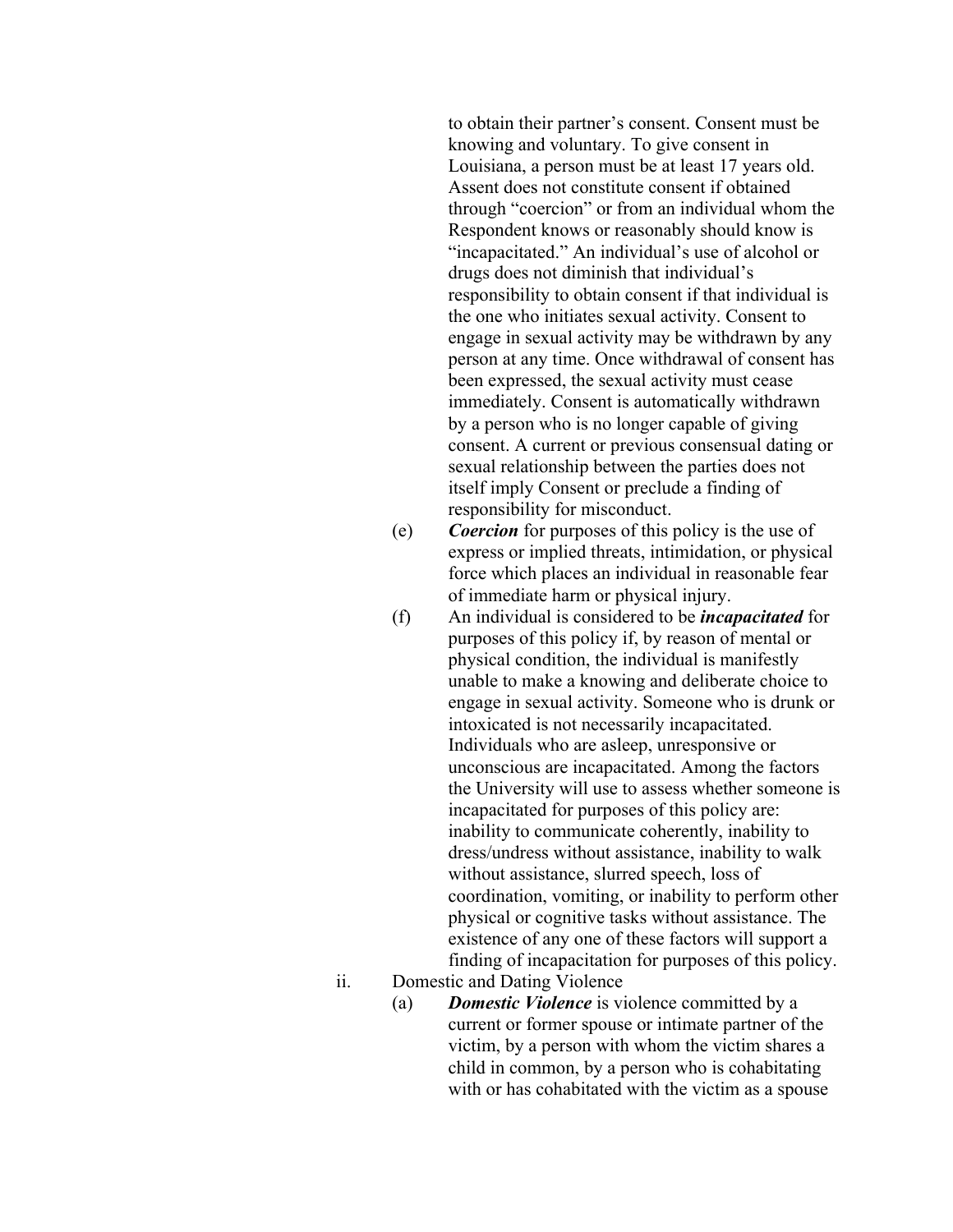or intimate partner, by a person similarly situated to a spouse of the victim, or by any other person against an adult or youth victim who is protected from that person's acts under Louisiana law. The term *''dating violence''* means violence committed by a person— $(A)$  who is or has been in a social relationship of a romantic or intimate nature with the victim; and (B) where the existence of such a relationship shall be determined based on a consideration of the following factors: (i) The length of the relationship. (ii) The type of relationship. (iii) The frequency of interaction between the persons involved in the relationship.

- (1) "Domestic and Dating Violence" encompasses abusive behavior, including threats, verbal and/or emotional abuse, and physical assault, between persons in an intimate and/or dating relationship. Examples of domestic and dating violence include, but are not limited to, intimidation, threats, and physical harm. Preventing a partner from making contact with others among the partner's family, friends, or peer group also falls within this definition. This includes behavior toward another person when the intimate and/or sexual relationship has ended.
- iii. Stalking
	- (a) The term ''*stalking*'' means engaging in a course of conduct directed at a specific person that would cause a reasonable person to  $-(A)$  fear for his or her safety or the safety of others; or (B) suffer substantial emotional distress.
		- (1) A course of conduct means two or more acts in which a person directly, indirectly or through third parties, by any action, method, device or means, follows, monitors, observes, surveils, threatens, or communicates to or about a person or interferes with a person's property. Stalking includes, but is not limited to, the intentional and repeated uninvited presence of the alleged perpetrator at another's home, workplace, school, or any place which would cause a reasonable person to be alarmed, or to suffer emotional distress as a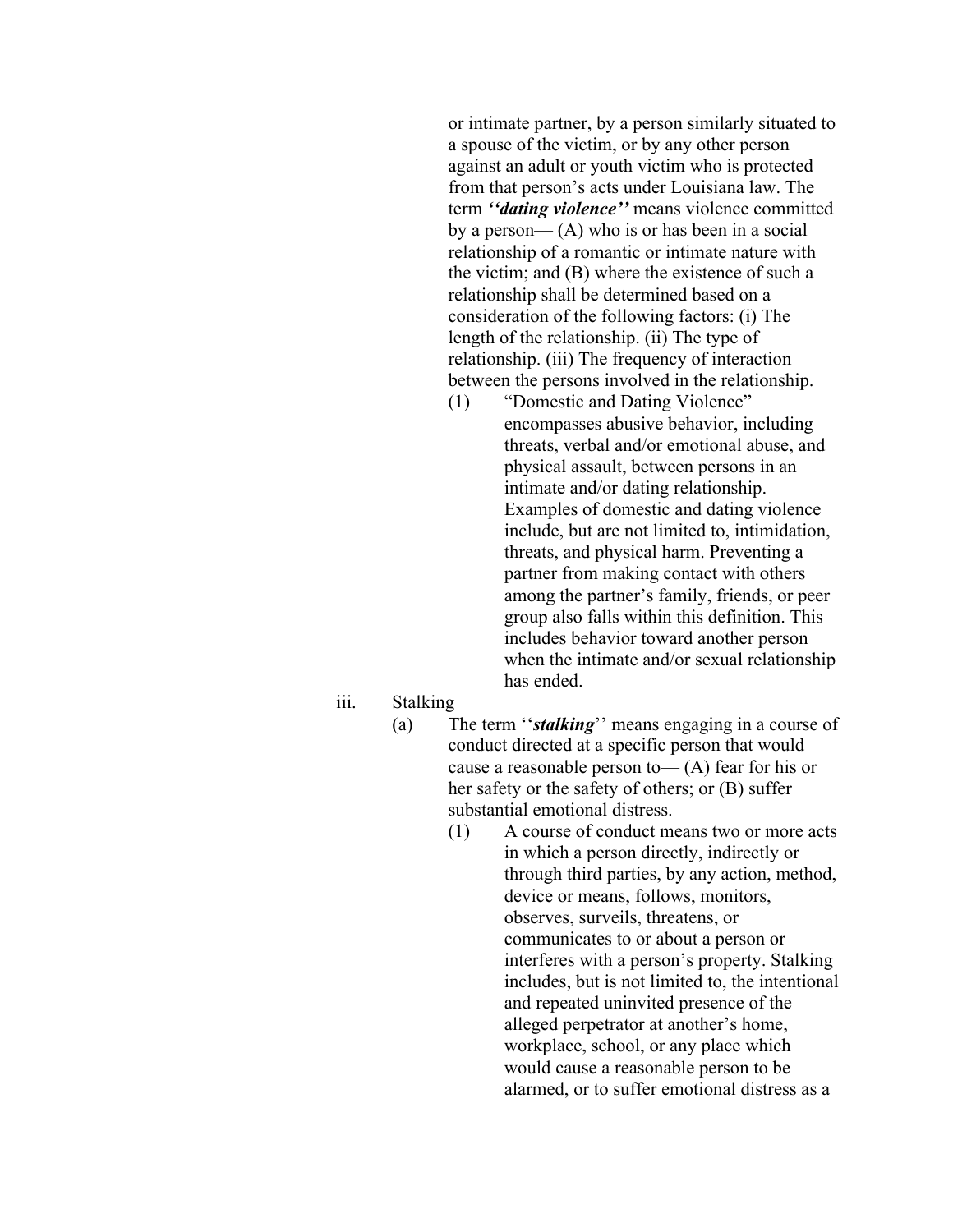result of verbal or behaviorally implied threats of death, bodily injury, or sexual assault.

B. *Offenses that do not fall under or do not rise to the level of Title IX but still constitute a violation of University policy will be investigated using the procedures outlined in the Student Code of Conduct, Human Resources Manual, or Faculty Handbook respectively; the Code, Manual, or Handbook used will be based on the status of the Respondent (e.g. student, staff member, or faculty member).*

#### **VI. Confidentiality**

- A. The goal of this policy is to provide members of the community with a positive working and learning environment that is free from sexual harassment, sexual assault, stalking, and/or dating and domestic violence. Complaints of sexual harassment, sexual assault, stalking, and/or dating and domestic violence will be investigated in a manner that is consistent with this goal. The University cannot grant complete confidentiality in its handling of sexual harassment complaints. The Respondent must be apprised of the Complainant's identity; he or she cannot remain anonymous. Fundamental fairness principles and due process require that a Respondent knows the details of the allegations made against the Respondent, to the extent the details are known, to provide adequate opportunity for the Respondent to respond. However, to the extent possible, the University will keep the complaint and investigation confidential and will make every reasonable effort to handle inquiries, complaints, and related proceedings in a manner that protects the privacy of all parties. Each situation is resolved as discreetly as possible, with information shared only with those who need to know. "Gag orders" will not be placed on any party. The University will not restrict either party's ability to discuss the investigation or gather and present evidence. Because Title IX and the University prohibit retaliation, the University will take proper steps to prevent retaliation and will take strong responsive action if retaliation occurs. If a Complainant requests that an investigation not be pursued, the University will take all reasonable steps to respond to the complaint consistent with the request as long as honoring the request does not prevent the University from responding effectively to the harassment and preventing harassment of others. If a person submits an anonymous report, the scope of University's ability to respond to the alleged misconduct may be limited.
	- 1. Complainants cannot remain anonymous during a formal investigation. A Complainant cannot file a Formal Complaint anonymously because a Formal Complaint is defined as a document or electronic submission (such as an e-mail or Title IX report received through Maxient, Loyola's online reporting system) that contains the Complainant's physical or digital signature or otherwise indicates that the Complainant is the person filing the formal complaint. The Title IX Coordinator or their designee is required to then send written notice of the allegations to both parties, Complainant and Respondent, upon receiving a Formal Complaint. The written notice of allegations to the Respondent must include certain details about the allegations, including the identity of the parties, Complainant(s),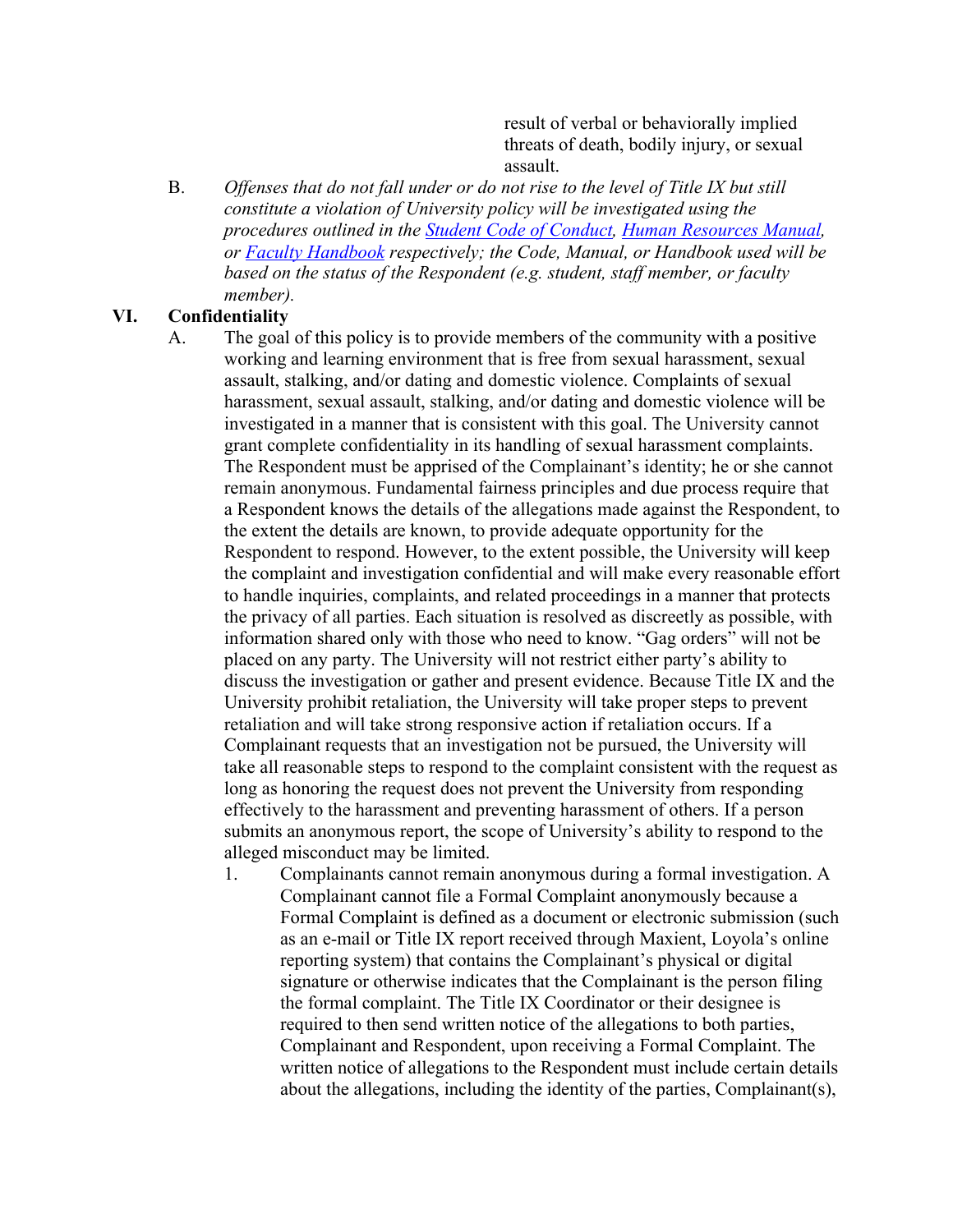if known. The Respondent must be informed of the identity of the Complainant in order to allow them to fully respond to the allegations against him or her.

- 2. In cases when a Complainant does not wish to proceed with an investigation, the Title IX Coordinator will determine whether the University has an obligation to proceed with the investigation notwithstanding this request based on concern for the safety or well-being of the broader University community. The University reserves the right to take appropriate action in such circumstances, even in cases when the Complainant is reluctant to proceed. In making this evaluation, the University may consider the following:
	- a. The seriousness of the alleged incident;
	- b. The age of the alleged victim;
	- c. Whether there have been other complaints or reports of policy violations against the accused individual;
	- d. The increased risk that the accused individual will commit additional acts of sexual harassment, sexual assault, stalking, and/or domestic and dating violence, such as;
		- i. Whether there has been other sexual harassment, sexual assault, stalking and/or domestic and dating violence complaints about the same alleged perpetrator;
		- ii. Whether the alleged perpetrator has a history of arrests or records from a prior school indicating a history of violence;
		- iii. Whether the alleged perpetrator threatened further sexual harassment, sexual assault, stalking and/or domestic and dating violence against the alleged victim or others;
		- iv. Whether the sexual harassment, sexual assault, stalking and/or domestic and dating violence was committed by multiple perpetrators; and/or
		- v. Whether there have been threats to kill or harm the alleged victim;
		- vi. Whether the alleged policy violation was perpetrated with a weapon; and/or
		- vii. Whether the University possesses other means to obtain relevant evidence of the policy violation (e.g., security cameras or physical evidence).

#### **VII. Violations: Complaint Procedures**

A. Any person may report sex discrimination, including sexual harassment, sexual assault, stalking, and/or dating and domestic violence (whether or not the person reporting is the person alleged to be the victim of conduct that could constitute sex discrimination or sexual harassment, sexual assault, stalking, and/or domestic and dating violence), in person, by mail, by telephone, or by electronic mail, using the contact information listed for the Title IX Coordinator, or by any other means that results in the Title IX Coordinator receiving the person's verbal or written report (e.g. reporting to LUPD who then submit the report to the Title IX Coordinator). Such a report may be made at any time (including during non-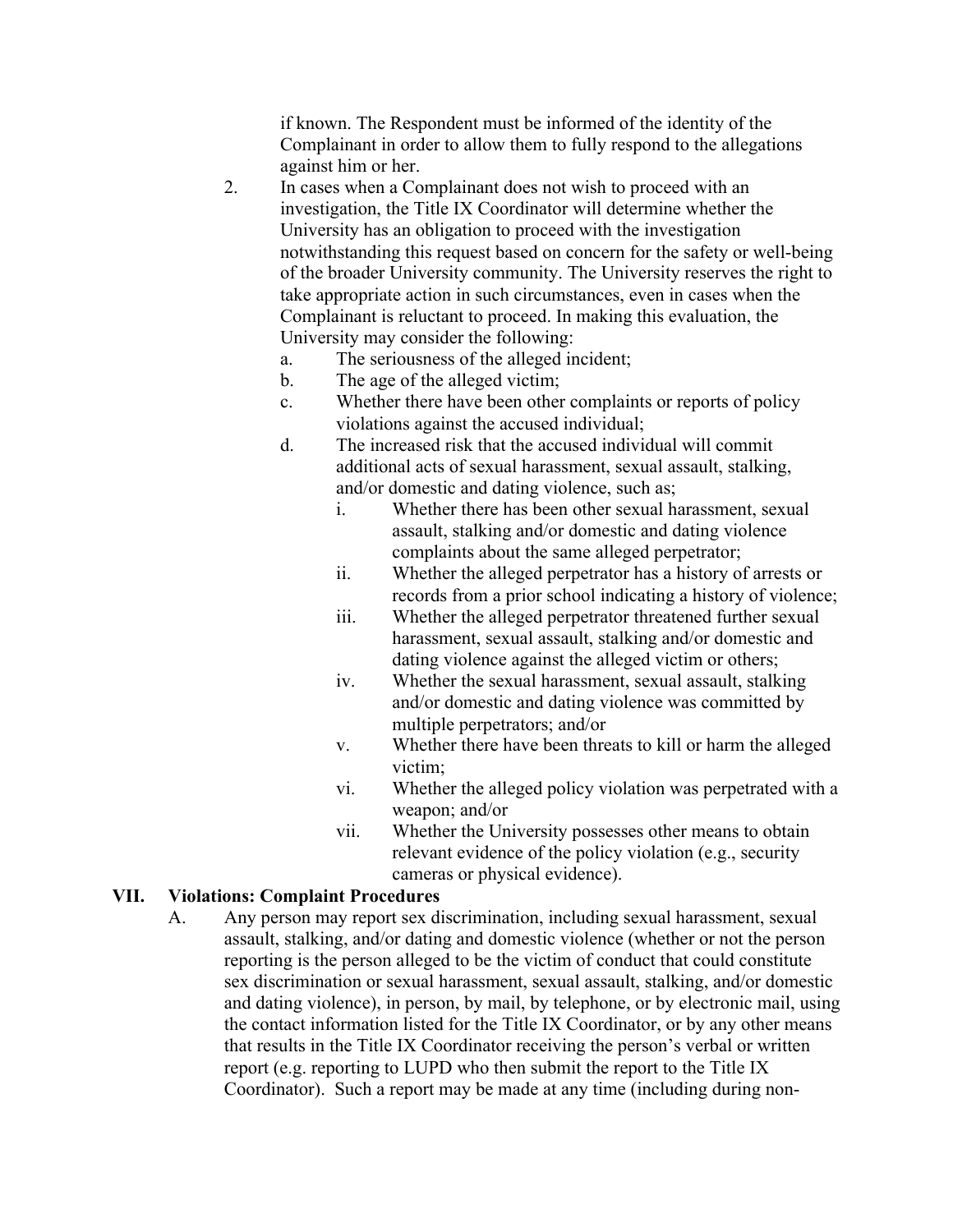business hours) by using the telephone number or electronic mail address, or by mail to the office address, listed for the Title IX Coordinator.

- B. As discussed above, reports may be made to:
	- 1. Dr. Dawn Broussard Title IX Coordinator; 205 Danna Student Center; 504-864-7151; dmbrous1@loyno.edu
- C. All reports describing conduct that is inconsistent with this policy will be promptly and equitably resolved in accordance with University policy, state laws, and federal regulations. For the University to move forward with a formal Title IX investigation, the University must receive a signed Formal Complaint from the Complainant; the signature can be digital. Parents and Guardians may act on behalf of a student who is still legally considered a minor with respect to exercising their Title IX rights. Otherwise, no person may submit a Formal Complaint on the Complainant's behalf. In any case, including a case where a Complainant elects not to file a Formal Complaint, the Title IX Coordinator may file a Formal Complaint on behalf of the University if doing so is not clearly unreasonable. Such action will normally be taken in limited circumstances involving serious or repeated conduct or where the alleged perpetrator may pose a continuing threat to the University Community. Factors the Title IX Coordinator may consider include (but are not limited to): (a) was a weapon involved in the incident; (b) were multiple assailants involved in the incident; (c) is the accused a repeat offender; and (d) does the incident create a risk of occurring again. If the Complainant or the Title IX Coordinator files a Formal Complaint, then the University will commence an investigation. In all cases where a Formal Complaint is filed, the Complainant will be treated as a party, irrespective of the party's level of participation. In a case where the Title IX Coordinator files a Formal Complaint, the Title IX Coordinator will not act as a Complainant or otherwise as a party for purposes of the investigation and adjudication processes.
	- 1. For the sake of clarity, the Title IX Coordinator above is the only person at the University with the authority to institute corrective measures on the University's behalf pursuant to this policy.
- D. All individuals are encouraged to report conduct that may also violate criminal law to both the University and to local law enforcement. These processes are not mutually exclusive. The University strongly encourages individuals affected by sex or gender discrimination, sexual harassment, sexual assault, stalking, and/or dating and domestic violence to talk to someone about what happened and obtain support services. The University also needs to respond appropriately to reports of violations of this policy in order to provide a safe and effective learning environment. The University can most effectively investigate and respond to alleged violations of this policy if the complaint is made as promptly as possible after the alleged violence or misconduct occurs. The University does not, however, limit the time frame for reporting. If the Respondent is not a member of the University community at the time of the report, the University will still seek to meet its legal obligations by providing reasonably available support for a Complainant; the University can also put safety measures into place, e.g. banning the Respondent from campus. The University will assist a Complainant in identifying external reporting options as well.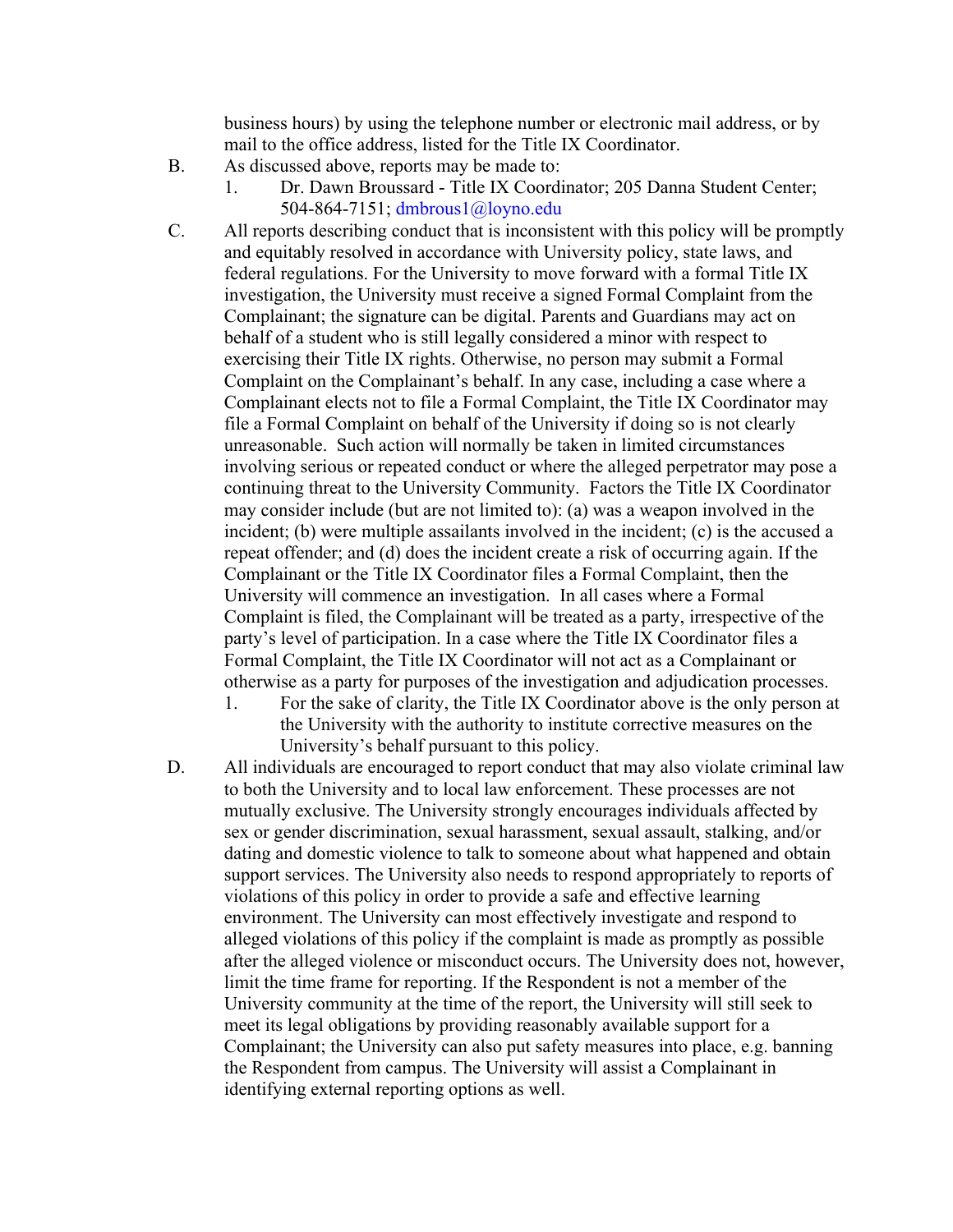E. The University encourages students to report all incidents of sexual harassment, sexual assault, stalking, and/or dating and domestic violence. Therefore, students who in good faith report violations of this policy will not be disciplined by the University for a violation of the University's Drugs and Controlled Substances and/or Alcohol policies that may have occurred in connection with the reported incident.

## **VIII. Consolidation of Formal Complaints**

A. The University may consolidate Formal Complaints as to allegations of Sexual Harassment, Sexual Assault, Dating and Domestic Violence, and/or Stalking against more than one Respondent, or by more than one Complainant against one or more Respondents, or by one party against the other party, where the allegations of Sexual Harassment, Sexual Assault, Dating and Domestic Violence, and/or Stalking arise out of the same facts or circumstances. Where the investigation and adjudication process involve more than one Complainant or more than one Respondent, references in this policy to the singular "party," "Complainant," or "Respondent" include the plural, as applicable. A Formal Complaint of Retaliation may be consolidated with a Formal Complaint of Sexual Harassment.

#### **IX. Special Advice for Individuals Reporting Sexual Assault, Domestic Violence, Dating Violence, and/or Stalking**

- A. If you believe you are the victim of Sexual Assault, Domestic Violence, and/or Dating Violence, do everything possible to preserve evidence by making certain that the crime scene is not disturbed. Preservation of evidence may be necessary for proof of the crime or in obtaining a protection order. For those who believe that they are victims of Sexual Assault, Domestic Violence, and/or Dating Violence, the University recommends the following:
	- 1. Get to a safe place as soon as possible.
	- 2. Try to preserve all physical evidence of the crime—avoid bathing, using the toilet, rinsing one's mouth or changing clothes. If it is necessary, put all clothing that was worn at the time of the incident in a paper bag, not a plastic one.
	- 3. Do not launder or discard bedding where the assault occurred- preserve for law enforcement.
	- 4. Preserve all forms of electronic communication that occurred before, during, or after the assault.
	- 5. Contact law enforcement by calling 911.
	- 6. Get medical attention all medical injuries are not immediately apparent. This is also necessary to collect evidence in case the individual decides to press charges. University Medical Center has evidence collection kits necessary for criminal prosecution should the victim wish to pursue charges. Take a full change of clothing, including shoes, for use after a medical examination.
	- 7. Contact a trusted person, such as a friend or family member for support.
	- 8. Talk with a University counselor, University priest or resident minister, or Student Health Services who can help explain options, give information, and provide emotional support.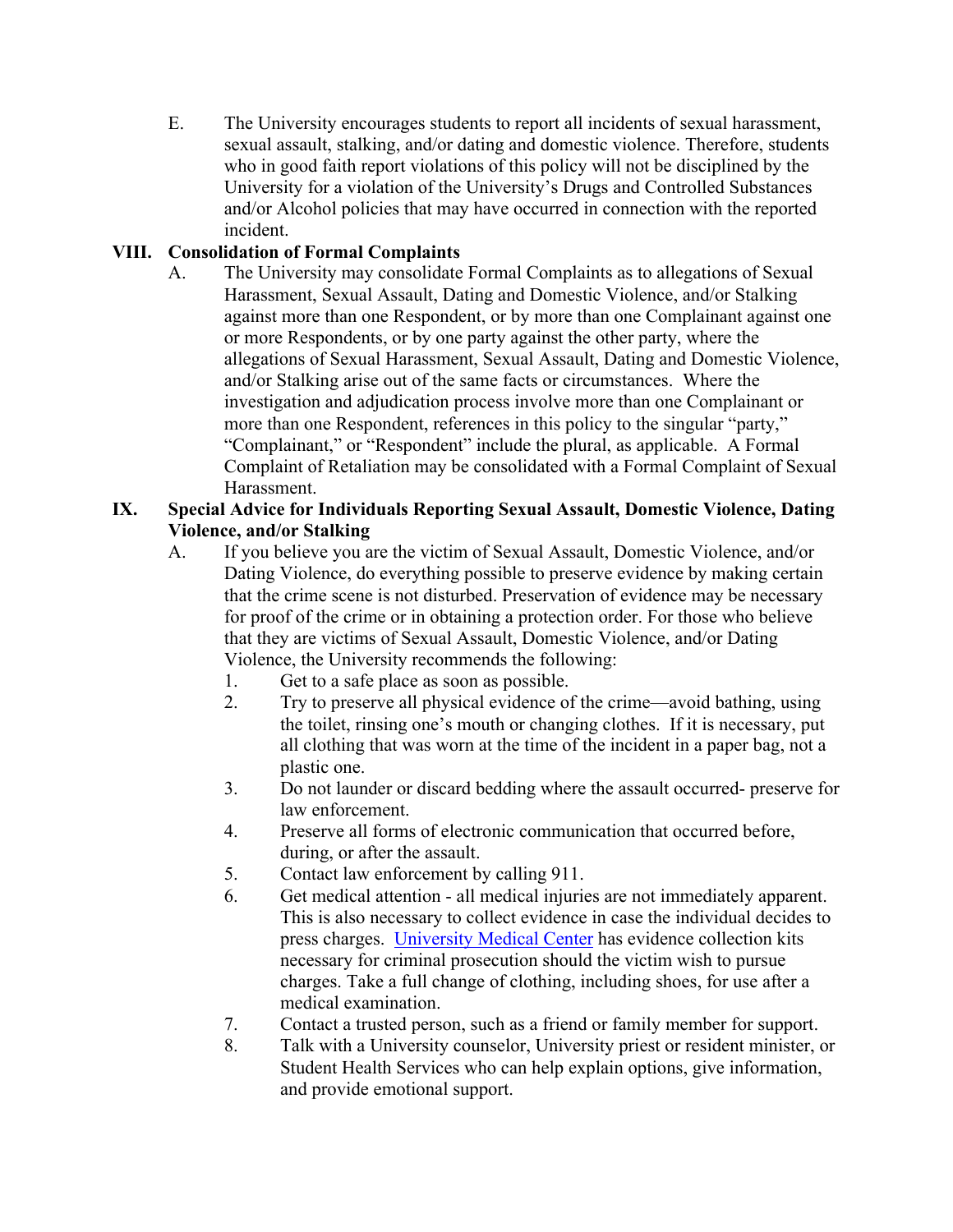- 9. Make a report to the Title IX Coordinator.
- 10. Explore this policy and avenues for resolution under Title IX.
- B. It is also important to take steps to preserve evidence in cases of Stalking, to the extent such evidence exists. Such evidence is more likely to be in the form of letters, emails, text messages, etc. rather than evidence of physical contact and violence. This type of non-physical evidence will also be useful in all types of Sexual Harassment investigations.
- C. Once a report of Sexual Harassment, Sexual Assault, Domestic Violence, Dating Violence, and/or Stalking is made, the victim has several options such as, but not limited to:
	- 1. Obtaining Supportive Measures
	- 2. Contacting parents or a relatives
	- 3. Seeking legal advice
	- 4. Seeking personal counseling (always recommended)
	- 5. Pursuing legal action against the perpetrator
	- 6. Filing a Formal Complaint with the Title IX Coordinator
	- 7. Requesting that no further action be taken at the University
- D. The Loyola University Police Department (LUPD) can assist individuals in obtaining a personal protection order ("PPO").

### **X. Mandatory Reporters – Reporting Obligation**

A. All University employees, except counselors, employees working in Student Health Services, pastors, resident ministers, or advocates and those employees legally regarded as confidential sources, must bring reports of violations of this policy, including sexual and gender-based harassment, sexual assault, stalking, and/or dating and domestic violence that they observe or learn about, immediately to the attention of the Title IX Coordinator. Failure to do so can result in discipline, up to immediate discharge. The employee must report all relevant details about the alleged policy violation, including the name of the alleged victim, the accused, any witnesses, and any other relevant facts, including the date, time, and specific location of the incident. The employee should advise the alleged victim that the details of the incident will be disclosed only to those officials with a legitimate institutional interest in knowing the information. The Title IX Coordinator or appropriate Deputy Title IX Coordinator will explain to the Complainant that the University prohibits retaliation for filing a complaint and will take steps to prevent retaliation and take strong responsive action if any retaliation occurs. The University will take steps to limit the effects of the alleged sexual harassment, sexual assault, stalking, and/or domestic and dating violence and prevent its recurrence when possible. Such steps might include providing increased security or supervision at locations or activities where a pattern of sexual harassment, sexual assault, stalking, and/or dating and domestic violence exists; providing education and training materials for students, student groups, or employees; reviewing applicable sexual harassment, sexual assault, stalking, and/or dating and domestic violence or disciplinary policies; and conducting climate surveys regarding sexual harassment, sexual assault, stalking, and/or dating and domestic violence. Individuals who choose to discuss an incident of relationship violence, sexual harassment, or other sexual misconduct only in a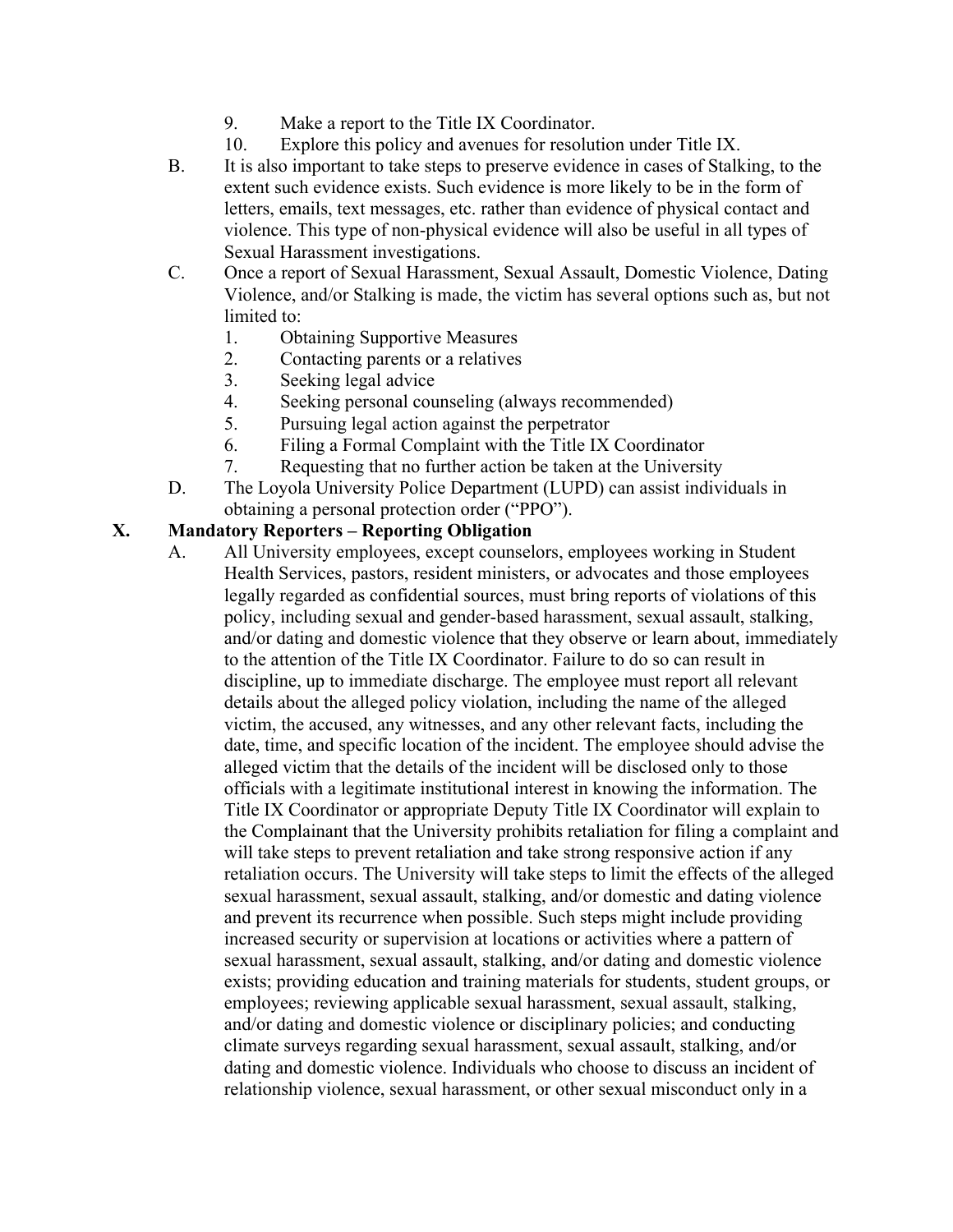privileged/confidential or private setting should understand that the University will not be able to conduct an investigation into the particular incident, or pursue disciplinary action against the alleged perpetrator, unless the incident is reported to the University and the University receives a signed complaint directly from the alleged victim or their parents or guardians if the victim is legally still considered a minor, or the Title IX Coordinator signs a Formal Complaint. Counselors, staff in Student Health Services, pastors, resident ministers, and advocates who are able to maintain confidentiality of reports will still assist their clients in receiving support services, regardless of whether a report is made. At the individual's option, this will include coordinating with the University to provide any necessary supportive measures. The University will attempt to balance a Complainant's request not to participate in an investigation with the University's broader obligation to campus safety. If the Title IX Coordinator determines an investigation must proceed against the Complainant's wishes, the safety risks associated with the University contacting or interviewing the accused will be taken into consideration before that occurs, especially in cases where the alleged victim is fearful and does not want the perpetrator contacted, or when the threats and abuse may escalate and put the alleged victim in increased danger due to the investigation process.

#### **XI. Processing Complaints and Reports**

A. All reports of alleged violations of this policy are reviewed by the Title IX Coordinator and/or Deputy Title IX Coordinator. The University will process all complaints and reports of policy violations that occurred in the United States it receives, regardless of whether the conduct which is the basis for the complaint allegedly occurred on campus or off campus. Note – all alleged violations of University policy that occur while a student is studying abroad in a country outside of the United States will be handled through Student Conduct. The Title IX Coordinator may also determine that an investigation is warranted without a complaint if the University has sufficient notice that violations of this policy may have occurred; in these instances, the Title IX Coordinator must sign a Formal Complaint to begin a Title IX investigation. The University is not precluded from investigating an alleged violation of this policy simply because the alleged victim either did not directly bring the complaint or does not want to participate in an investigation of a possible policy violation. The University will take prompt, responsive action to take steps to eliminate, prevent, or address a hostile environment if it determines that one exists.

#### **XII. Preliminary Assessment**

- A. Upon receipt of a Title IX report, the Title IX Coordinator will conduct a preliminary assessment to determine:
	- 1. Whether the conduct, as reported, falls or could fall within the scope of this Title IX policy; and
		- a. Examples of conduct that falls outside the scope of this Title IX policy:
			- i. The alleged sexual harassment, sexual assault, stalking, and/or dating and domestic violence did not occur against a person in the United States;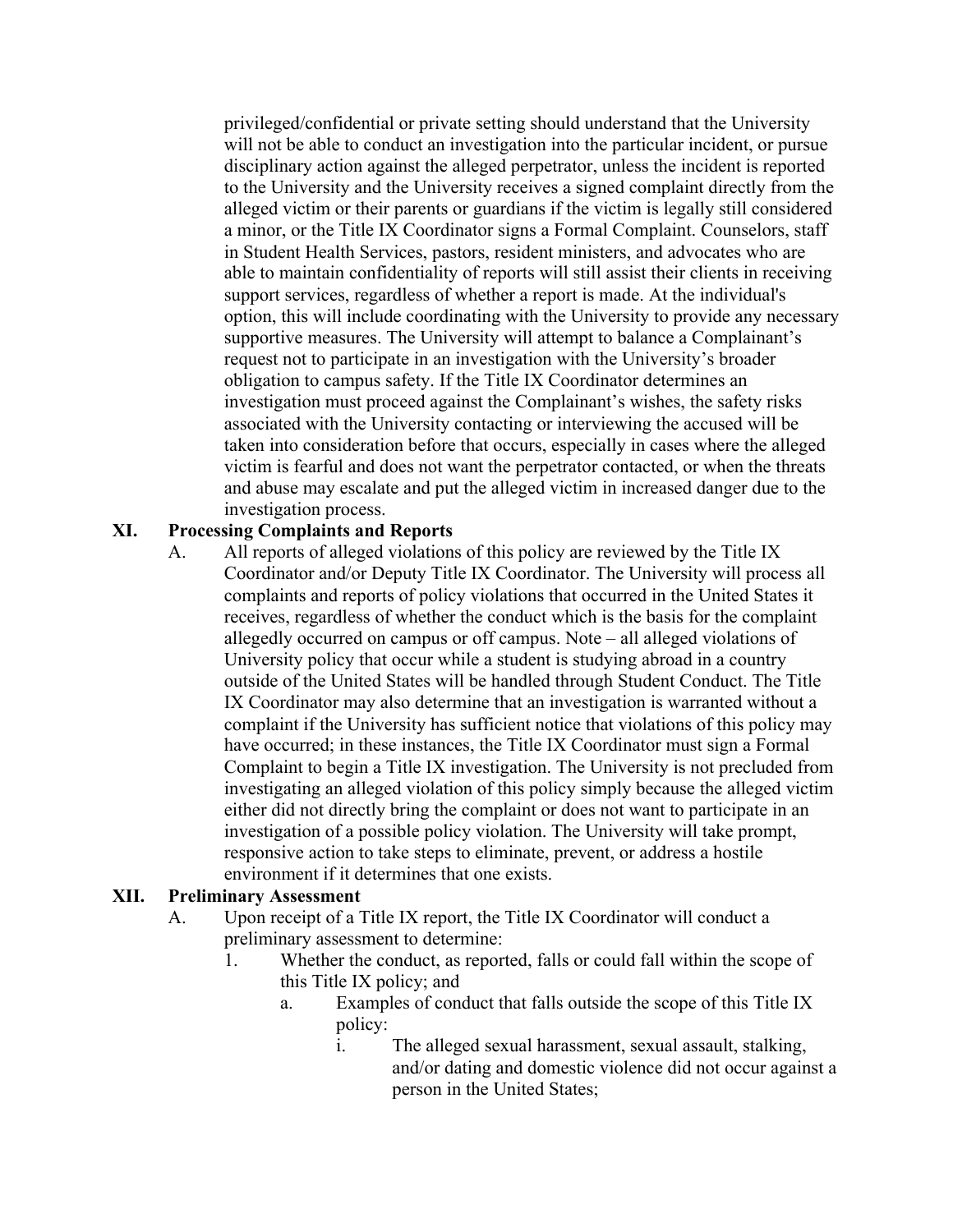- (a) All alleged violations of University policy that occur while a student is studying abroad or in a country outside of the United States will be handled through Student Conduct.
- ii. The alleged sexual harassment, sexual assault, stalking, and/or dating and domestic violence did not occur in or prevent a Complainant from accessing their education program or activity.
- 2. Whether the conduct, as reported, constitutes or could constitute Sexual Harassment, Sexual Assault, Dating and Domestic Violence, and/or Stalking.
- B. If the Title IX Coordinator determines that the conduct reported could not fall within the scope of this Title IX policy, and/or could not constitute Sexual Harassment, Sexual Assault, Dating and Domestic Violence, and/or Stalking, even if investigated, the Title IX Coordinator will close the matter and may notify the reporting party if doing so is consistent with the Family Educational Rights and Privacy Act ("FERPA"). The Title IX Coordinator may refer the report to other University offices, as appropriate.
	- 1. In the event the Title IX Coordinator determines the Formal Complaint should be dismissed, the Title IX Coordinator will provide written notice of dismissal to the parties and advise them of their right to appeal. A dismissal is presumptively a final determination for purposes of this policy, unless otherwise specified in writing by the Title IX Coordinator in the written notice of dismissal.
- C. If the Title IX Coordinator determines that the conduct reported could fall within the scope of this Title IX policy, and/or could constitute Sexual Harassment, Sexual Assault, Dating and Domestic Violence, and/or Stalking, if investigated, the Title IX Coordinator will proceed to contact the Complainant to discuss their options.
- D. As part of the preliminary assessment, the Title IX Coordinator may take investigative steps to determine the identity of the Complainant, if such identity is not apparent from the report.
- E. If a report is not closed as a result of the preliminary assessment specified and the Complainant's identity is known, the Title IX Coordinator will promptly contact the Complainant to discuss the availability of Supportive Measures; to discuss and consider the Complainant's wishes with respect to such Supportive Measures; to inform the Complainant of the availability of such Supportive Measures with or without filing a Formal Complaint; and to explain the process for filing and pursuing a Formal Complaint. The Complainant will also be provided options for filing complaints with the local police and information about resources that are available on campus and in the community.

### **XIII. Investigation**

A. The investigatory and appeal processes pursuant to this policy apply when the Respondent is a Loyola student, faculty member, or staff member, and the Complainant is participating in or attempting to participate in the education program or activity of Loyola University New Orleans. Violations of University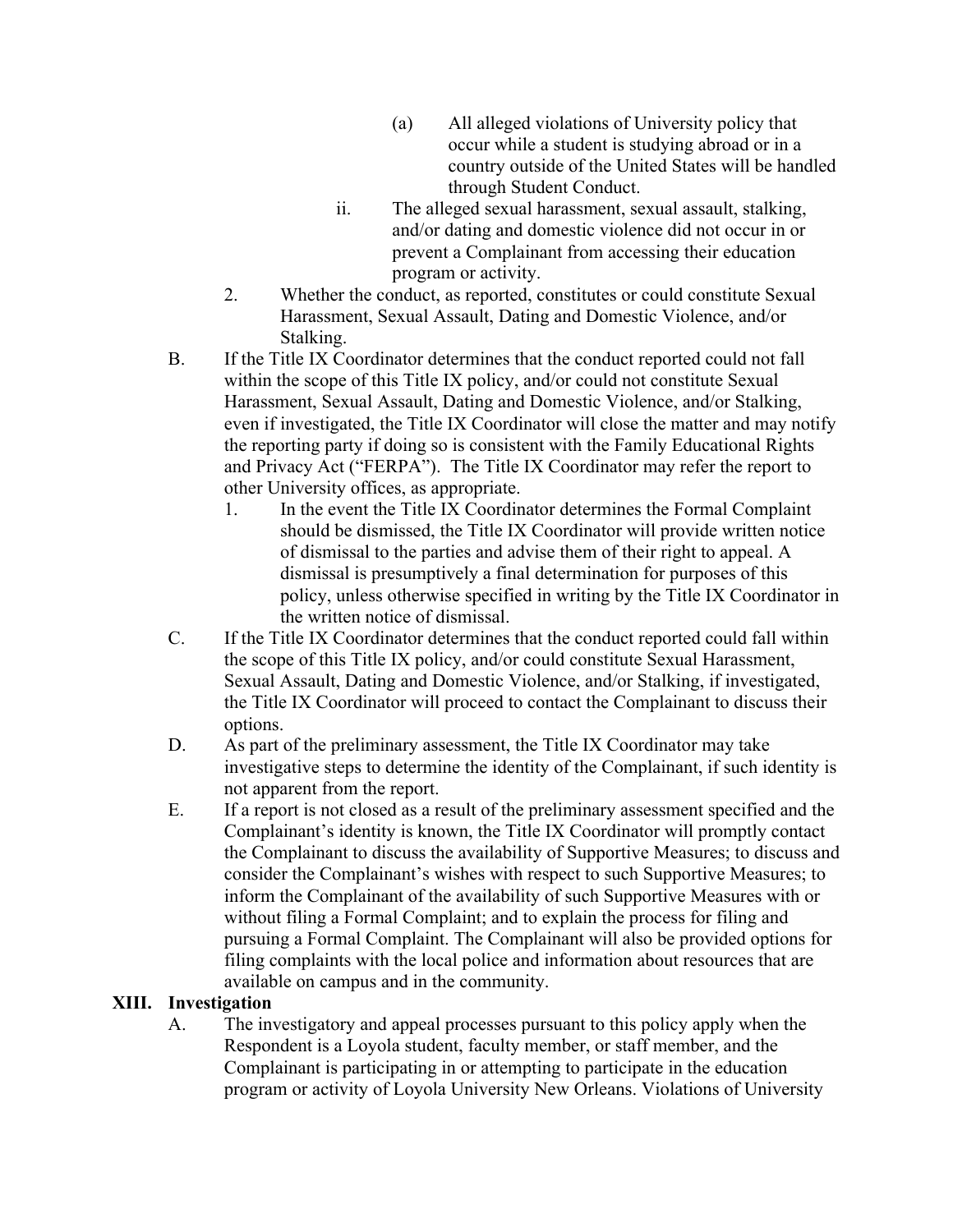policy that do not fall under or do not rise to the level of Title IX that involve faculty and staff as the Respondents are handled in a manner consistent with the Faculty Handbook or the Human Resources Policies and Procedures Manual respectively; violations of University policy that do not fall under or do not rise to the level of Title IX that involve a student as the Respondents are handled in a manner consistent with the Student Code of Conduct.

- B. An investigation pursuant to this policy will commence as soon as practical following receipt of a Formal Complaint signed by the Complainant, their parents or guardian if the Complainant is still legally considered a minor in Louisiana, or the Title IX Coordinator, generally within two weeks. An investigator and decision maker with appropriate training will be appointed by the Title IX Coordinator and/or appropriate Deputy Title IX Coordinator. In some cases, the Title IX Coordinator may retain an outside investigator and/or decision maker(s). As an alternative to a formal investigation, if both the Complainant and Respondent consent, Mediation may be pursued. Informal resolutions, like mediation, are not available when a student-Complainant alleges sexual harassment, sexual assault, stalking, and/or dating and domestic violence by an employee-Respondent. The Complainant is not required to participate in an investigation, but the University's ability to respond to allegations of sexual harassment, sexual assault, stalking, and/or dating or domestic violence may be limited without the participation of the Complainant. The investigation of alleged policy violations will be conducted in a private manner, except insofar as information needs to be disclosed so that the University may effectively investigate the matter or take corrective action. The University does not allow conflicts of interest, real or reasonably perceived, by those investigating Title IX complaints or making decisions related to Title IX complaints under this policy. A conflict of interest exists when an individual's knowledge of the matter or personal or professional relationships with the Complainant, Respondent, or Witnesses would preclude the individual from being able to investigate or make decisions in the case fairly and impartially. Individuals who wish to challenge an investigator or decision maker because of a conflict of interest may do so by filing a challenge with the Title IX Coordinator within five (5) business days of an investigator and decision maker being appointed. The Title IX Coordinator retains sole discretion to determine whether a conflict exists and to otherwise take appropriate actions to address the issue in a prompt and equitable manner.
- C. The burden of gathering evidence sufficient to reach a determination in the adjudication lies with the University and not with the parties. The investigation will culminate in a written investigation report that will be submitted to the decision maker. Although the length of each investigation may vary depending on the totality of the circumstances, the University strives to complete each investigation in a thorough but efficient manner.
- D. *Notice*
	- 1. Initially, the Title IX Coordinator will reach out to the Complainant to discuss supportive measures, consider the Complainant's wishes regarding supportive measures, inform the Complainant of the availability of supportive measures with or without the filing of a Formal Complaint, and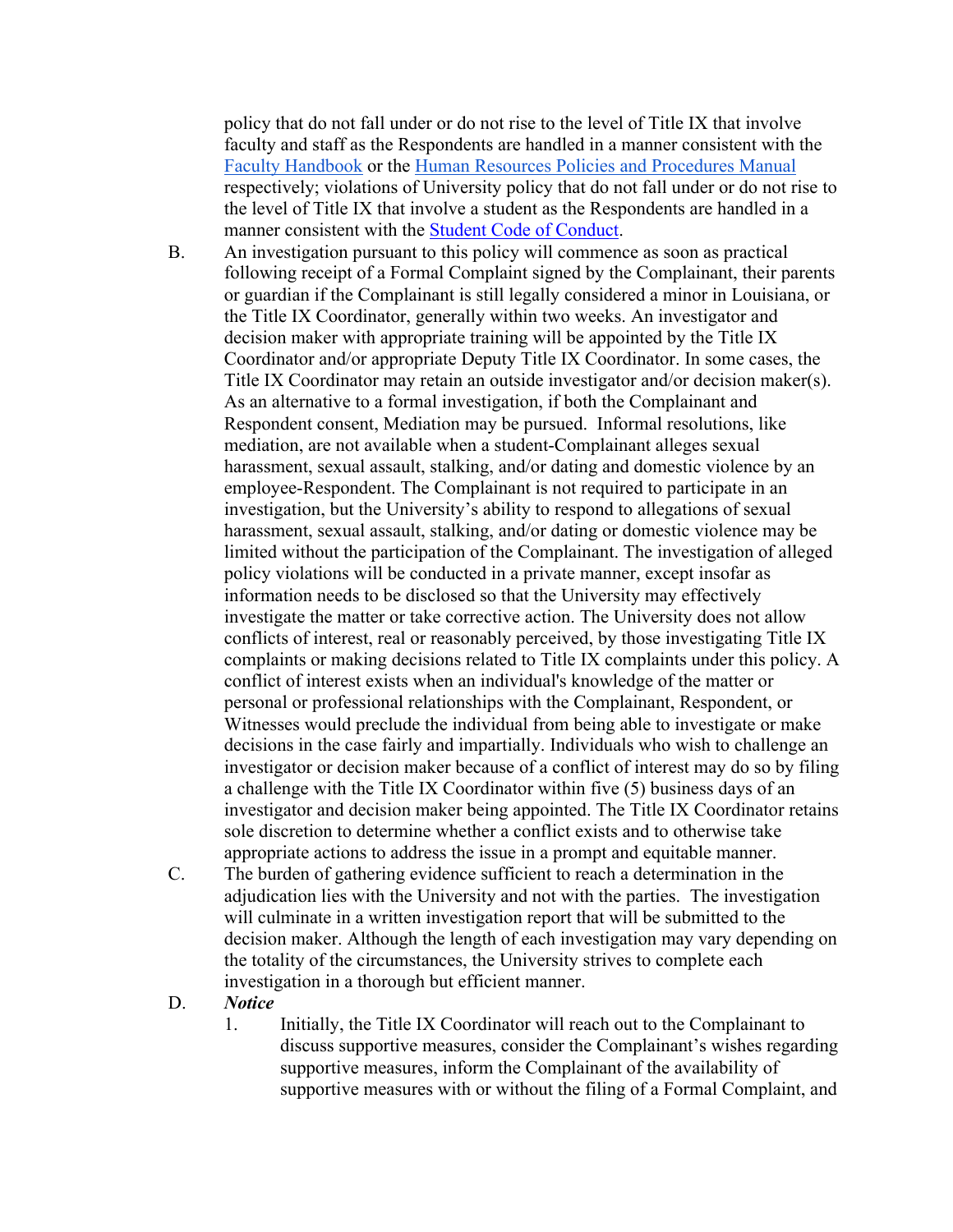explain to the Complainant the process for filing a Formal Complaint. If the Complainant files a Formal Complaint or if the Title IX Coordinator signs a Formal Complaint, the investigative process will begin. Then, both the Complainant and the Respondent will be promptly notified of the initiation of an investigation. Contemporaneously with the Respondent being notified of a Formal Complaint, the Title IX Coordinator will notify the Respondent of the availability of Supportive Measures for the Respondent, and the University will offer and make available Supportive Measures to the Respondent in the same manner in which it offers and makes them available to the Complainant. The University will also offer and make available Supportive Measures to the Respondent prior to the Respondent being notified of a Formal Complaint, if the Respondent requests such measures. The notice of the initiation of the investigation to the Complainant and Respondent will be in writing and shall be given by the Title IX Coordinator or appropriate Deputy Title IX Coordinator. All notices provided to students under this Policy will be sent to the individual's official University email account and students are presumed to regularly check their official University email accounts. Unless reasonable extensions of time are needed, both the Complainant and Respondent will be notified of the initiation of an investigation within ten (10) business days of receipt of the complaint or the time upon which the University otherwise becomes aware of conduct necessitating investigation. The notice to both the Complainant and the Respondent shall include:

- a. A physical copy of this policy or a hyperlink to this policy;
- b. The potential policy violation(s) at issue;
- c. The location where the potential policy violation(s) took place, the date(s) when the potential policy violation(s) took place, and other sufficient details known at the time so that the parties may prepare for an initial interview with the investigator, i.e. the identities of the parties involved in the incident (if known);
- d. A statement that the Respondent is presumed not responsible unless the evidence shows otherwise at the conclusion of a grievance process;
- e. Notification of the parties right to participate in an investigation and timelines for responding;
- f. Notification of the identity of the Title IX Investigator and the decision maker and their ability to challenge the assignment of the Title IX Investigator and/or decision maker;
- g. Notification of the parties' right to be accompanied by an advisor of their choice;
- h. Notification of the parties' right to inspect and review evidence;
- i. Notification of the University's prohibitions on retaliation and false statements;
- j. Information about resources that are available on campus and in the community; and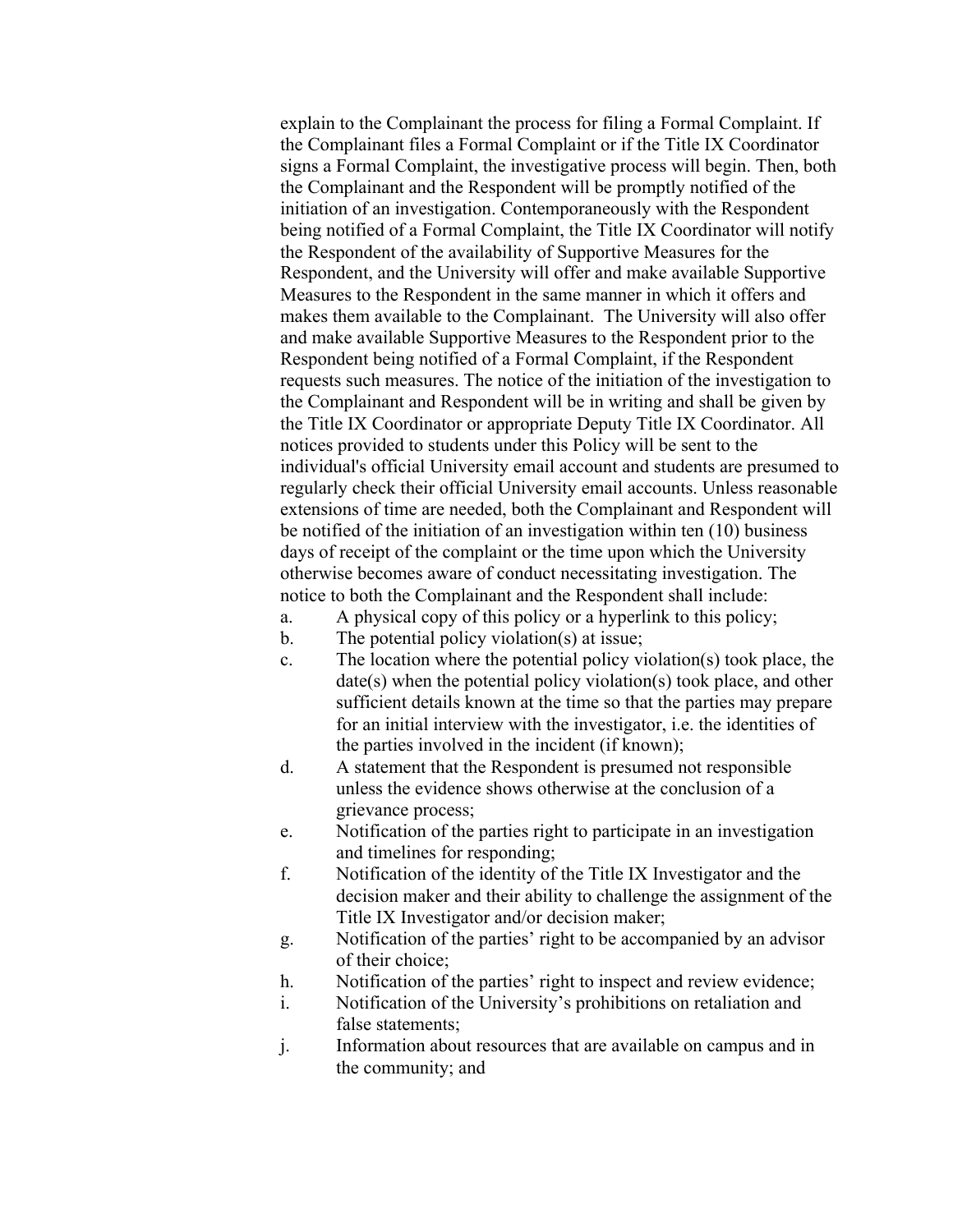- k. Each shall be further advised that the investigation may proceed without the participation of either party.
- 2. Should the University elect, at any point, to investigate allegations that are materially beyond the scope of the initial written notice, the University will provide a supplemental written notice describing the additional allegations to be investigated to the parties.

# E. *Gathering of Evidence*

- 1. *Equal Opportunity*
	- a. During the investigation, the investigator will provide an equal opportunity for the parties to be interviewed, to present witnesses (including fact and expert witnesses), and to present other inculpatory and exculpatory evidence. Notwithstanding the foregoing, the investigator retains discretion to limit the number of witness interviews the investigator conducts if the investigator finds that testimony would be unreasonably cumulative, if the witnesses are offered solely as character references and do not have information relevant to the allegations at issue, or if the witnesses are offered to render testimony that is categorically inadmissible, such as testimony concerning sexual history of the Complainant. The investigator will not restrict the ability of the parties to gather and present relevant evidence on their own.
	- b. The investigation is a party's opportunity to present testimonial and other evidence that the party believes is relevant to resolution of the allegations in the Formal Complaint. Other evidence may include but is not limited to relevant medical records, police reports, and social media posts. A party that is aware of and has a reasonable opportunity to present particular evidence and/or identify particular witnesses during the investigation, and elects not to, will be prohibited from introducing any such evidence during the hearing absent a showing of mistake, inadvertence, surprise, or excusable neglect.
- 2. *Access to Evidence*
	- a. At the conclusion of the evidence-gathering phase of the investigation, but prior to the completion of the investigation report, the Investigating Officer will transmit to each party and their advisor, in either electronic or hard copy form, all evidence obtained as part of the investigation that is directly related to the allegations raised in the Formal Complaint, including evidence the University may choose not to rely on at any hearing and inculpatory or exculpatory evidence whether obtained from a party or some other source. Thereafter, the parties will have ten (10) days in which to submit to the investigator a written response, which the investigator will consider prior to completing the investigation report.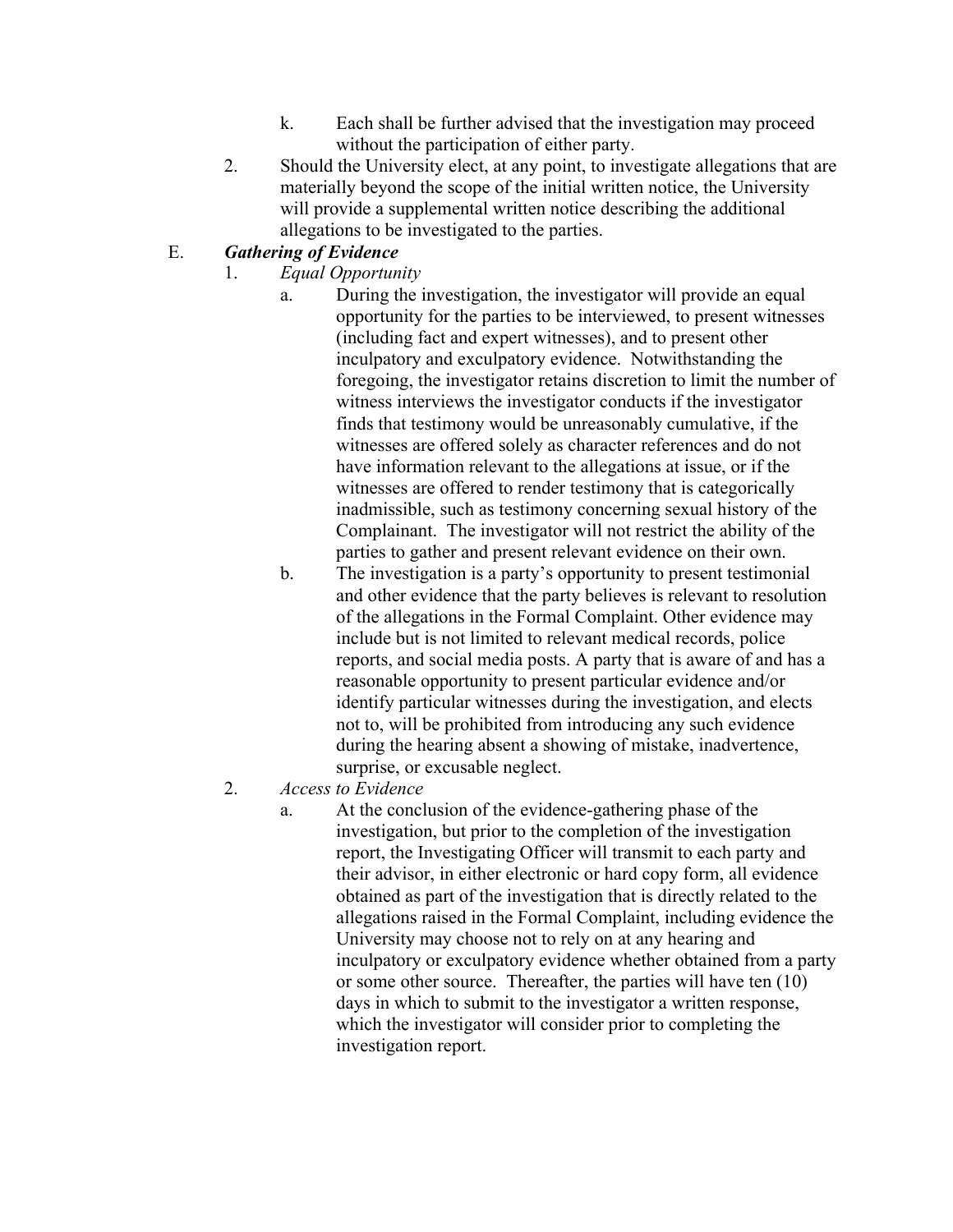- b. The parties and their advisors are permitted to review the evidence solely for the purposes of this grievance process and may not duplicate or disseminate the evidence to the public.
- c. Evidence will also be available during the live hearing for the advisors and decision maker to reference.
- d. The Complainant and/or Respondent's character or reputation with respect to other sexual activity is never relevant and will not be considered as evidence. However, prior sexual history may be considered under the following limited circumstances:
	- i. Where there was a prior or ongoing relationship between the Complainant and Respondent, and the Respondent asserts that consent was sought and given, the prior sexual history between the parties may be relevant to assess the manner and nature of communications between the parties. As noted in other sections of the policy, however, the mere fact of a current or previous dating or sexual relationship, by itself, is not sufficient to constitute consent. Evidence of a prior consensual dating or sexual relationship between the parties by itself does not imply consent or preclude a finding of sexual harassment, sexual assault, stalking, and/or dating and domestic violence.
	- ii. To establish that someone other than the Respondent committed the alleged offense.
- e. In addition, other conduct by either party may, under limited circumstances, be relevant to establish intent, motive, absence of mistake, to explain an injury or physical finding, or another ground deemed probative by the Title IX Investigator. All parties and witnesses involved in the investigation are expected to cooperate and provide complete and truthful information throughout the investigation process. In some cases, the Title IX Investigator may interview the parties on more than one occasion.

# F. *Documentation of Investigation*

1. The investigator will take reasonable steps to ensure the investigation is documented. Interviews of the parties and witnesses may be documented by the investigator's notes, audio recorded, video recorded, or transcribed. The particular method utilized to record the interviews of parties and witnesses will be determined by the investigator in the investigator's sole discretion, although whatever method is chosen shall be used consistently throughout a particular investigation.

# G. *Investigation Process*

1. During the investigation process, both parties will be provided timely notice of any meeting at which their presence is requested or required. Such meetings can provide both parties with an opportunity to be heard and present their account of the events in-person. The Complainant has the right not to appear in the same room as the Respondent during the investigation process, including the live hearing and appeals (during the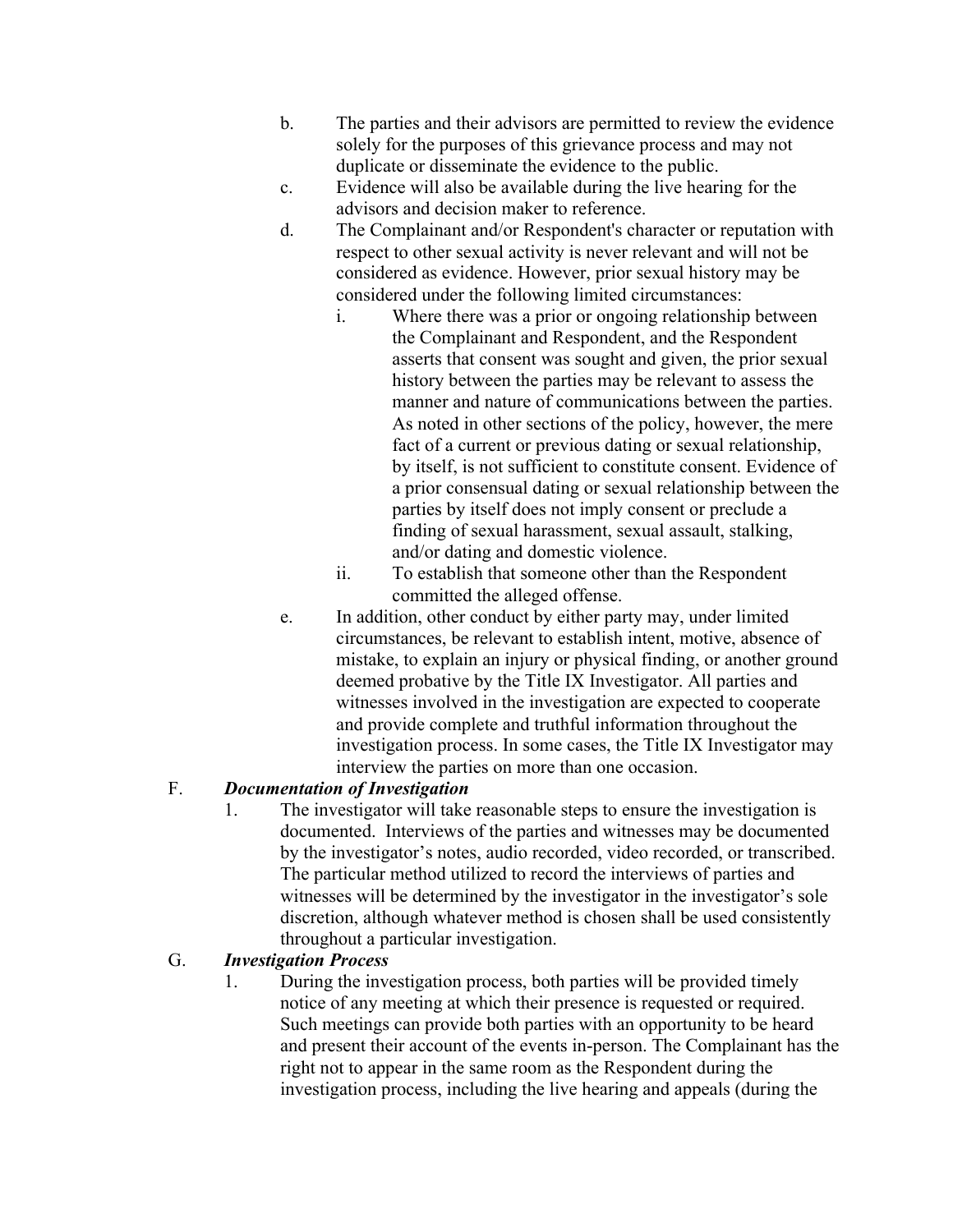live hearing, in order to still allow for cross examination, upon request, the University can allow for cross examination to occur with the parties in separate rooms using technology that enables participants to see and hear the person answering questions). Throughout the investigation process, the live hearing, and any subsequent appeals, both the Complainant and the Respondent shall have the right to have an advisor of choice present at any meeting. If a party does not have an advisor, the party should inform the Title IX Coordinator, and the University will provide one. Any person who serves as an advisor should plan to make themselves available for meetings, especially the live hearing, throughout the process. Limits on the role of an advisor shall be applied equally to both the Complainant and the Respondent. The University has the right at all times to determine what constitutes appropriate behavior on the part of an advisor as well as the right to request that an advisor leave a meeting in the event the Title IX Investigator, decision maker, or Title IX Coordinator determines that the advisor is not acting appropriately. The advisor is encouraged to join the Complainant or Respondent's initial meeting with the Title IX Coordinator or appropriate Deputy Title IX Coordinator for an orientation to the University's policies and procedures, privacy protections and expected participation/decorum. The advisor may not be a fact witness or otherwise have any conflicting role in the process. After the investigation process is complete, the Title IX Investigator will produce a typed record of each party's statement. Complainants, Respondents, and Witnesses will be given a chance to review their statement and will be asked to certify its accuracy. Then, the Title IX Investigator will draft an investigation report that fairly summarizes the various steps taken during the investigation, summarizes the relevant evidence collected, lists material facts on which the parties agree, and lists material facts on which the parties do not agree. When the investigation report is complete, the investigator will transmit a copy to the Title IX Coordinator. The investigator will also transmit the investigation report to each party and their advisor, in either electronic or hard copy form.

#### **XIV. Hearing**

#### A. *Hearing Notice and Response to the Investigative Report*

- 1. The decision maker, appointed by the Title IX Coordinator, will oversee the hearing process and render a determination of responsibility for the allegations in the Formal Complaint, at the conclusion of the hearing process. The Title IX Coordinator will see that the hearing officer is provided a copy of the investigation report and a copy of all evidence transmitted to the parties by the investigator.
- 2. The decision maker will transmit written notice to the parties setting a deadline for the parties to submit any written response to the investigation report; setting a date for the pre-hearing conference; setting a date and time for the hearing; and providing a copy of the University's Hearing Procedures. Neither the pre-hearing conference, nor the hearing itself,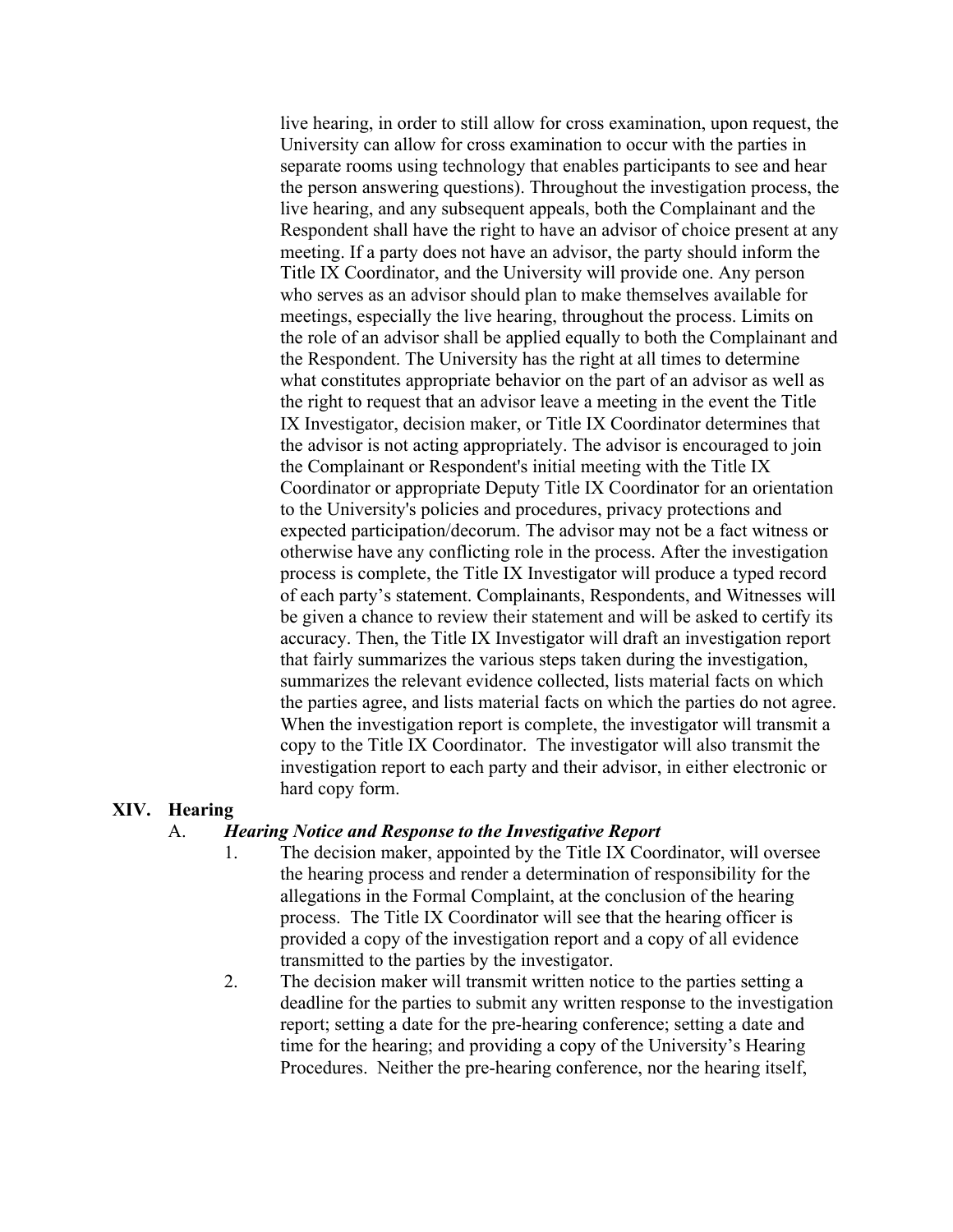may be held any earlier than ten (10) days from the date of transmittal of the written notice.

- a. A party's written response to the investigation report must include:
	- i. To the extent the party disagrees with the investigation report, any argument or commentary regarding such disagreement;
	- ii. Any argument that evidence should be categorically excluded from consideration at the hearing based on privilege, relevancy, the prohibition on the use of sexual history, or for any other reason;
	- iii. A list of any witnesses that the party contends should be requested to attend the hearing pursuant to an attendance notice issued by the hearing officer;
	- iv. A list of any witnesses that the party intends to bring to the hearing without an attendance notice issued by the hearing officer;
	- v. Any objection that the party has to the University's Hearing Procedures;
	- vi. Any request that the parties be separated physically during the pre-hearing conference and/or hearing;
	- vii. Any other accommodations that the party seeks with respect to the pre-hearing conference and/or hearing;
	- viii. The name and contact information of the advisor who will accompany the party at the pre-hearing conference and hearing;
	- ix. If the party does not have an advisor who will accompany the party at the hearing, a request that the University provide an advisor for purposes of conducting questioning.
- b. A party's written response to the investigation report may also include:
	- i. Argument regarding whether any of the allegations in the Formal Complaint are supported by a preponderance of the evidence; and
	- ii. Argument regarding whether any of the allegations in the Formal Complaint constitute Sexual Harassment, Sexual Assault, Dating and Domestic Violence, and/or Stalking.

### B. *Pre-Hearing Conference*

1. Prior to the hearing, the decision maker will conduct a pre-hearing conference with the parties and their advisors. The pre-hearing conference will be conducted live, with simultaneous and contemporaneous participation by the parties and their advisors. By default, the pre-hearing conference will be conducted with the decision maker, the parties, the advisors, and other necessary University personnel, like the Title IX Coordinator, together in the same physical location. However, upon request of either party, the parties will be separated into different rooms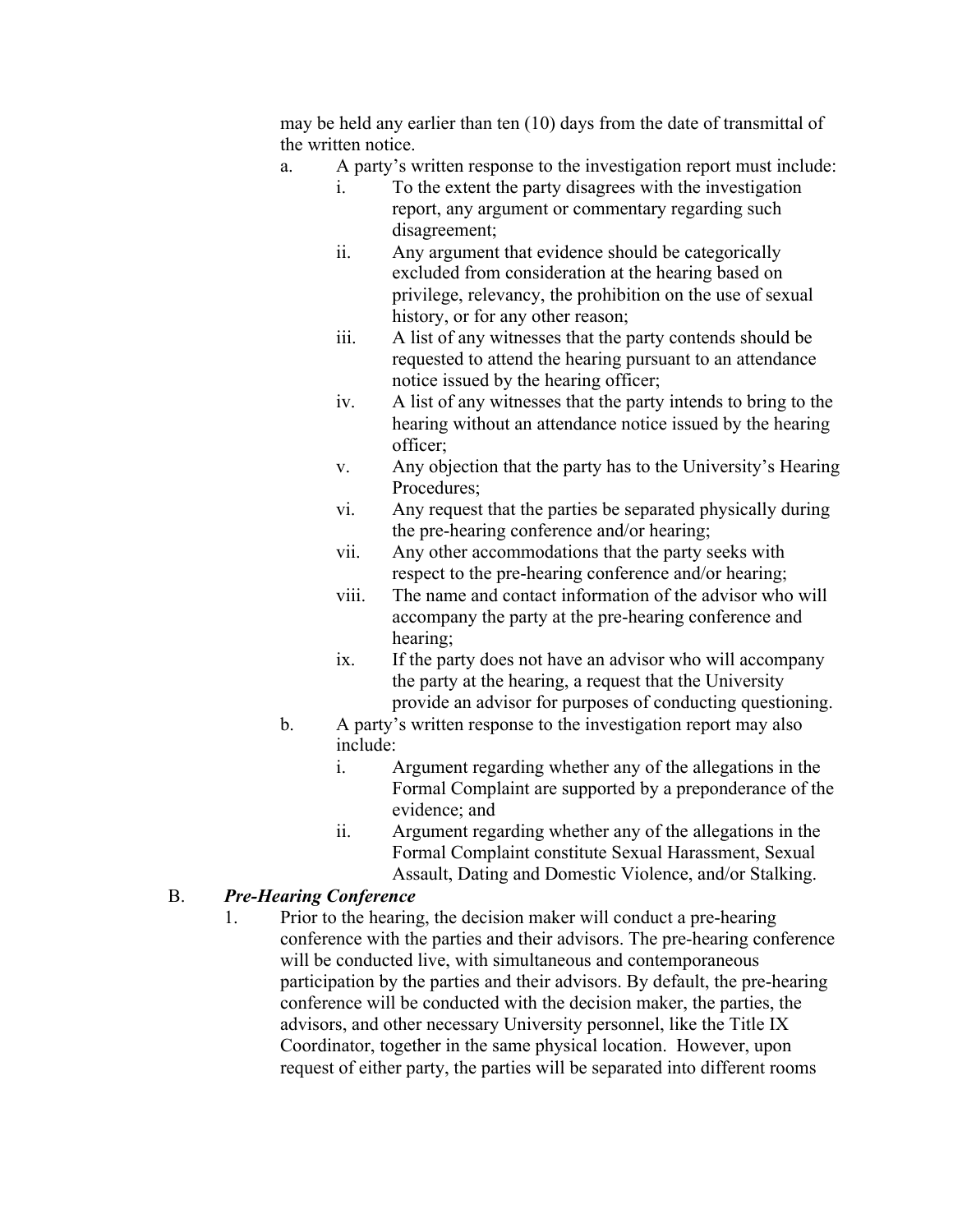with technology enabling the parties to participate simultaneously and contemporaneously by video and audio.

- 2. In the decision maker's discretion, the pre-hearing conference may be conducted virtually, by use of video and audio technology, where all participants participate simultaneously and contemporaneously by use of such technology.
- 3. During the pre-hearing conference, the decision maker will discuss the hearing procedures with the parties; address matters raised in the parties' written responses to the investigation report, as the decision maker deems appropriate; discuss whether any stipulations may be made to expedite the hearing; discuss the witnesses the parties have requested be served with notices of attendance and/or witnesses the parties plan to bring to the hearing without a notice of attendance; and resolve any other matters that the decision maker determines, in the decision maker's discretion, should be resolved before the hearing.

# C. *Issuance of Notices of Attendance*

- 1. After the pre-hearing conference, the decision maker will transmit notices of attendance to any University employee (including administrator, faculty, or staff) or student whose attendance is requested at the hearing as a witness. The notice will advise the subject of the specified date and time of the hearing and advise the subject to contact the decision maker immediately if there is a material and unavoidable conflict.
- 2. The subject of an attendance notice should notify any manager, faculty member, coach, or other supervisor, as necessary, if attendance at the hearing will conflict with job duties, classes, or other obligations. All such managers, faculty members, coaches, and other supervisors are required to excuse the subject of the obligation, or provide some other accommodation, so that the subject may attend the hearing as specified in the notice.
- 3. The University will not issue a notice of attendance to any witness who is not an employee or a student.

### D. *Live Hearing*

- 1. Title IX live hearings can be held at a venue where all parties and witnesses are present, along with their advisors, the decision maker, and the Title IX Coordinator. Except as otherwise permitted by the decision maker, the hearing will be closed to all other persons. With the exception of the investigator and the parties, witnesses will be sequestered until such time as their testimony is complete. Upon request, the University can allow for the parties to be in separate rooms and use technology that enables participants to see and hear the other person. In the decision maker's discretion, the hearing may be conducted virtually, by use of video and audio technology, where all participants participate simultaneously and contemporaneously by use of such technology.
- 2. In the Title IX live hearing, Complainants and Respondents are to be represented by advisors. The parties can choose an advisor to represent them or the school can provide one for them. An advisor can, for example,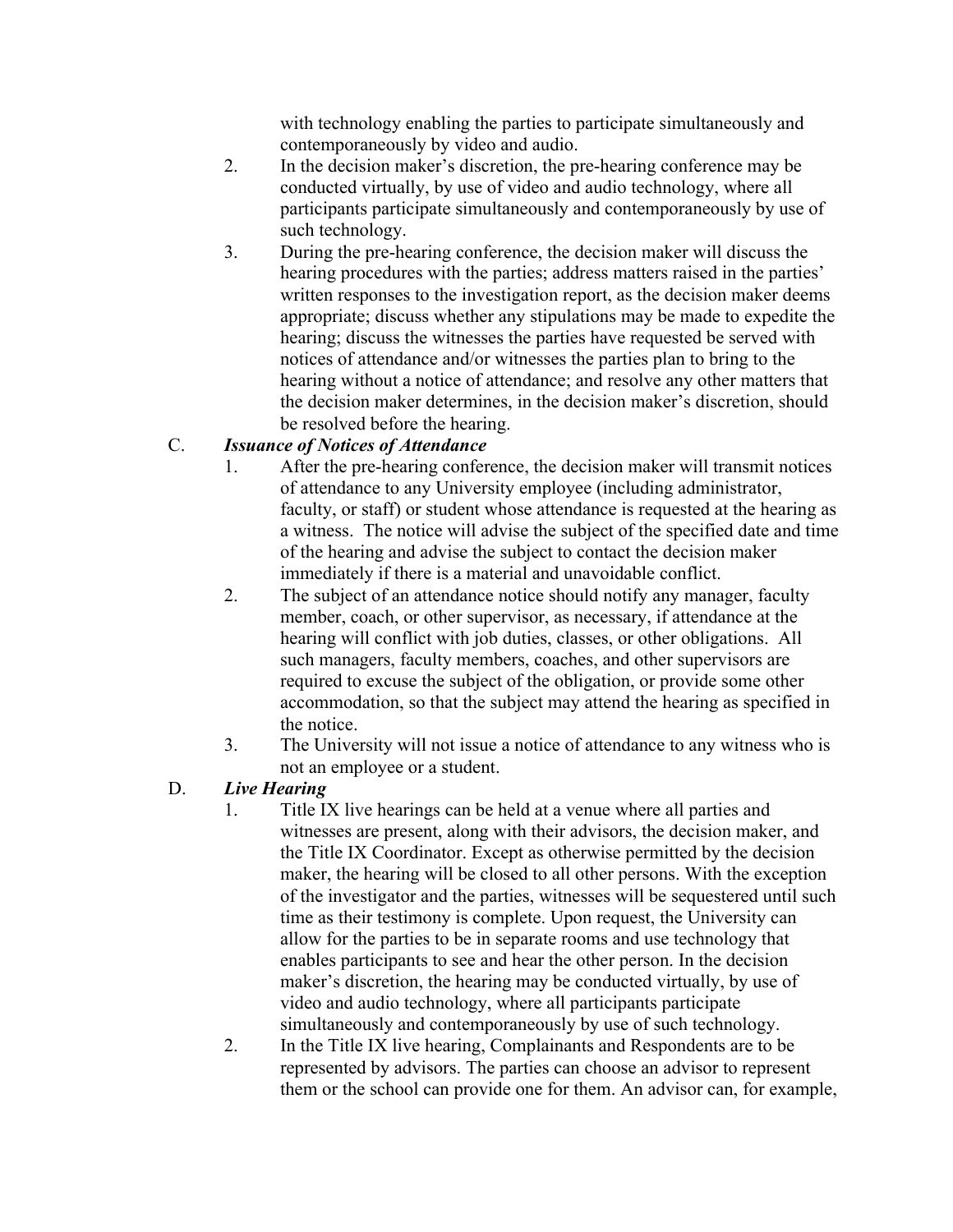be a member of the faculty, a staff member, or a parent. Though it's not required, a lawyer may represent a party as an advisor. Only advisors and the decision maker are allowed to ask questions during the hearing, not the parties themselves.

- 3. While a party has the right to attend and participate in the hearing with an advisor, a party and/or advisor who materially and repeatedly violates the rules of the hearing in such a way as to be materially disruptive, may be barred from further participation and/or have their participation limited, as the case may be, in the discretion of the decision maker.
- 4. The decision maker will have extensive training in Title IX procedures as well as all applicable evidentiary requirements, standards of proof, and relevant state and local laws, and this training will be made available to the public through the University's Title IX website. The decision maker is tasked with reaching a determination regarding responsibility by applying the preponderance of the evidence standard, which the University has designated for use in all formal complaints of sexual harassment, sexual assault, stalking, and/or dating and domestic violence. This same standard of evidentiary proof is applied to all sexual harassment, sexual assault, stalking, and/or dating and domestic violence complaints against students and employees. For an individual to be found responsible using a preponderance of the evidence standard, the evidence (which consists of the full totality of the circumstances) must establish that it was more likely than not that the individual committed the alleged violation. This standard is based on the more convincing evidence and its probable truth or accuracy, and not on the amount of evidence presented. Ultimately, preponderance of the evidence means that the greater weight of the evidence favors either the finding of a violation or the finding of a nonviolation. The decision maker will evaluate all relevant evidence under this standard without making credibility determinations based on a party's status as a Complainant or Respondent.
- 5. While the Hearing Procedures and rulings from the decision maker will govern the particulars of the hearing, each hearing will include, at a minimum:
	- a. Opportunity for each party to address the decision maker directly and to respond to questions posed by the decision maker;
	- b. Opportunity for each party's advisor to ask directly, orally, and in real time, relevant questions, and follow up questions, of the other party and any witnesses, including questions that support or challenge credibility;
	- c. Opportunity for each party to raise contemporaneous objections to testimonial or non-testimonial evidence and to have such objections ruled on by the decision maker and a reason for the ruling provided;
	- d. Opportunity for each party to submit evidence that the party did not present during the investigation due to mistake, inadvertence, surprise, or excusable neglect;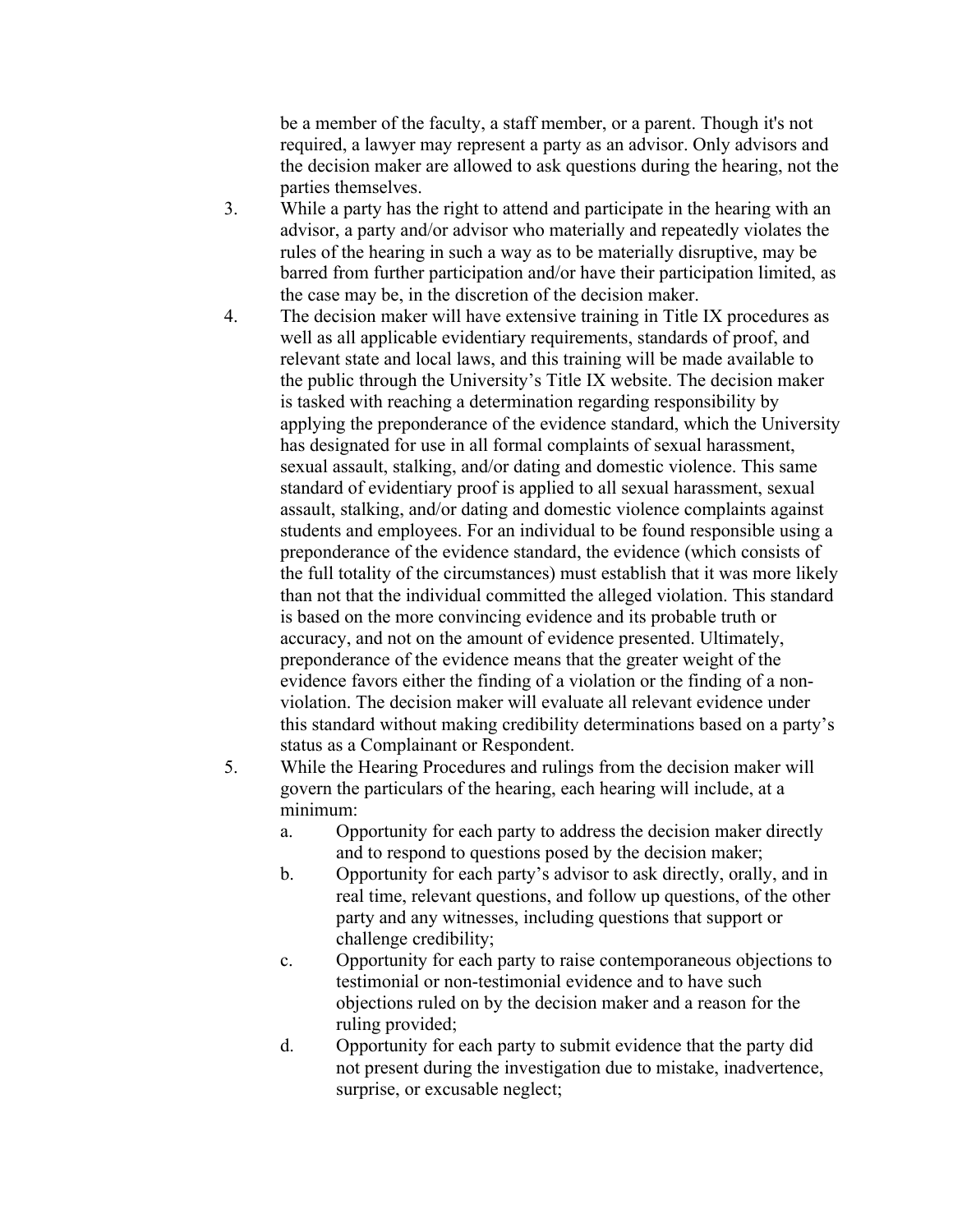- e. Opportunity for each party to make a brief closing argument.
- f. The decision maker, at their discretion, may also permit the parties or advisors to make opening statements.
- 6. During the hearing, the parties and their advisors will have access to the investigation report and evidence.
- 7. During the hearing, advisors will take turns asking questions to the parties and the witnesses; cross examination must occur directly, orally, and in real time. These questions will be pre-screened by the decision maker to ensure that only relevant questions are asked. The parties are not permitted to personally cross-examine each other during the investigation process, including any hearings or appeals; only the advisor can do this. The decision maker has the sole discretion to determine whether the questions are relevant and can be asked; the decision maker must provide a rationale for their decision. All relevant evidence must be admitted, but the decision-maker must exclude evidence based on legally recognized privileges, the Complainant's prior sexual history (with limited exceptions), any party's medical, psychological, or similar records (without their voluntary, written consent), and party or witness statements that have not been subjected to cross-examination at a live hearing. Both Title IX Investigators and decision-makers are trained specifically with respect to "issues of relevance," and such training materials will be publicly available on the University's Title IX website. The opportunity to ask questions may not be used to harass or intimidate the other party. During cross examination, advisors or the decision maker may ask followup questions, including those that challenge the credibility of the other party.
- 8. A party or witness may choose not to answer a question, but the decision maker then would have to disregard all other statements given by that party or witness. In other words, if an individual does not answer a cross question, they have not submitted to cross examination and their statement(s) cannot be considered. However, the decision maker must not make an inference on a party's culpability or credibility solely based on their refusal to answer questions. Additionally, in the event that any party or witness does not attend the hearing, the statements of that party or witness, as the case may be, will not be considered by the decision maker in reaching a determination of responsibility or non-responsibility.
	- a. Notwithstanding the foregoing, the decision maker may consider the testimony of any party or witness, whether given during the investigation or during the hearing, if the parties jointly stipulate that the testimony may be considered or in the case where neither party requested attendance of the witness at the hearing.
- 9. Live hearings will be audio recorded and made available to parties upon request for inspection and review, including for use in preparing any subsequent appeal.
- E. *Evidentiary Standard: Preponderance of the Evidence*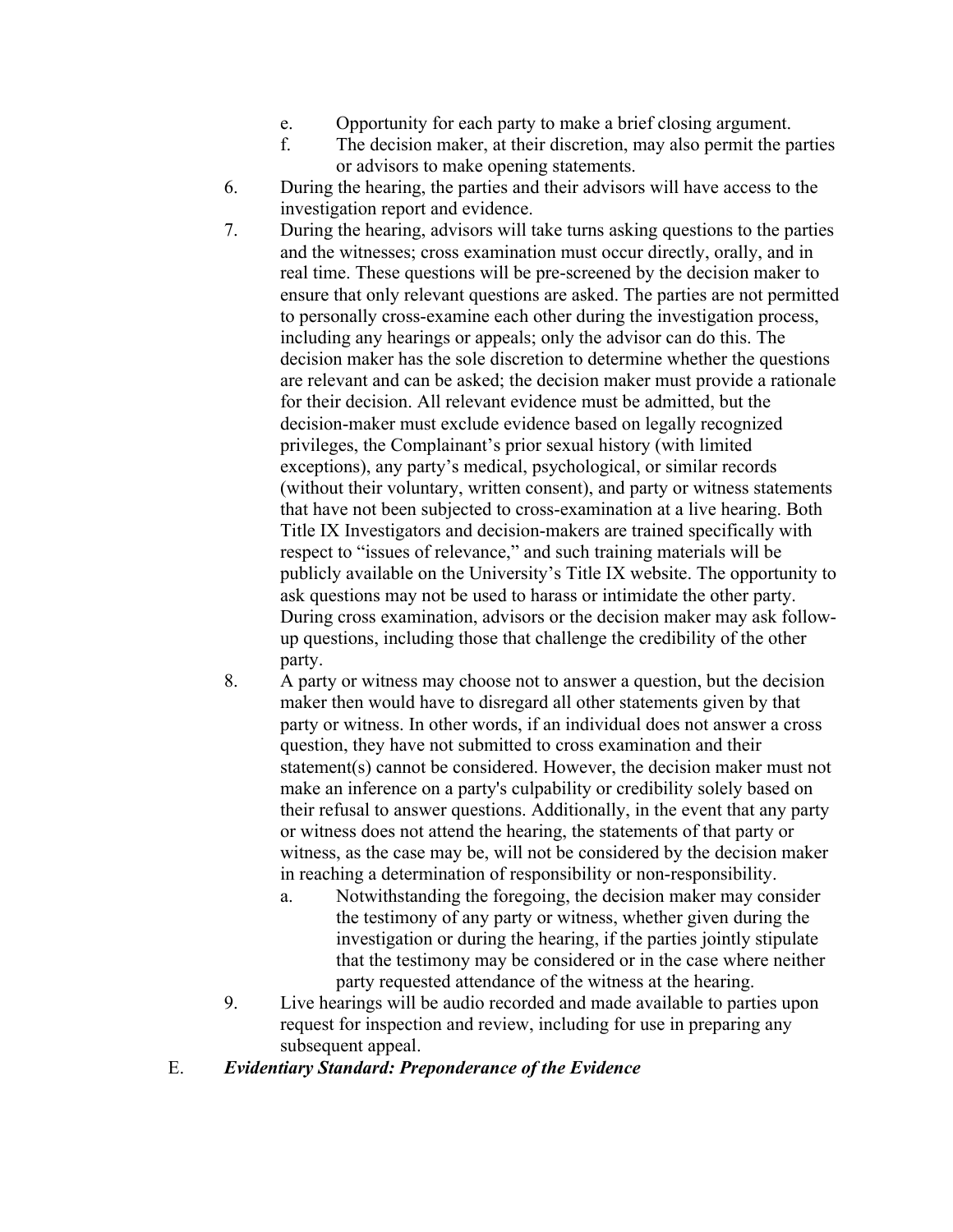- 1. At all stages in the process, the decision maker and/or person or persons hearing any appeal will investigate and make findings on the merits of an alleged violation using a preponderance of the evidence standard.
- 2. For an individual to be found responsible using a preponderance of the evidence standard, the evidence (which consists of the full totality of the circumstances) must establish that it was more likely than not that the individual committed the alleged violation. This standard is based on the more convincing evidence and its probable truth or accuracy, and not on the amount of evidence presented. Ultimately, preponderance of the evidence means that the greater weight of the evidence favors either the finding of a violation or the finding of a non-violation.

### F. *Hearing Outcomes and Notice of Outcomes*

- 1. After the live hearing, the decision maker must assess whether or not the evidence presented during the hearing has met the preponderance of the evidence standard. The decision maker will objectively evaluate all relevant evidence collected during the investigation, including both inculpatory and exculpatory evidence, together with testimony and nontestimony evidence received at the hearing, and ensure that any credibility determinations made are not based on a person's status as a Complainant, Respondent, or witness. The hearing officer will take care to exclude from consideration any evidence that was ruled inadmissible at the pre-hearing conference, during the hearing. The decision maker will resolve disputed facts using a preponderance of the evidence (i.e., "more likely than not") standard and reach a determination regarding whether the facts that are supported by a preponderance of the evidence constitute no, one, or more violations of the policy as alleged in the Formal Complaint.
- 2. In the event the decision maker determines that the Respondent is responsible for violating this policy, the decision maker will, prior to issuing a written decision, consult with the Title IX Coordinator who has disciplinary authority over the Respondent and the Title IX Coordinator will determine any discipline to be imposed. The decision maker will also, prior to issuing a written decision, consult with the Title IX Coordinator who will determine whether and to what extent ongoing support measures or other remedies will be provided to the Complainant.
- 3. The decision-maker will then issue a written decision simultaneously to both parties, which contains the following information: identification of the alleged sexual harassment, sexual assault, stalking, and/or dating and domestic violence; the procedural steps taken from receipt of the formal complaint through the issuance of the written decision, including notification to the parties, interviews with the parties and witnesses, site visits, methods used to gather non-testimonial evidence, and the date, location, and people who were present at or presented testimony at the hearing; findings of fact, made under a preponderance of the evidence standard, supporting the determination; conclusions regarding the application of the Code of Conduct and/or applicable policies to the factual findings; a determination regarding responsibility for each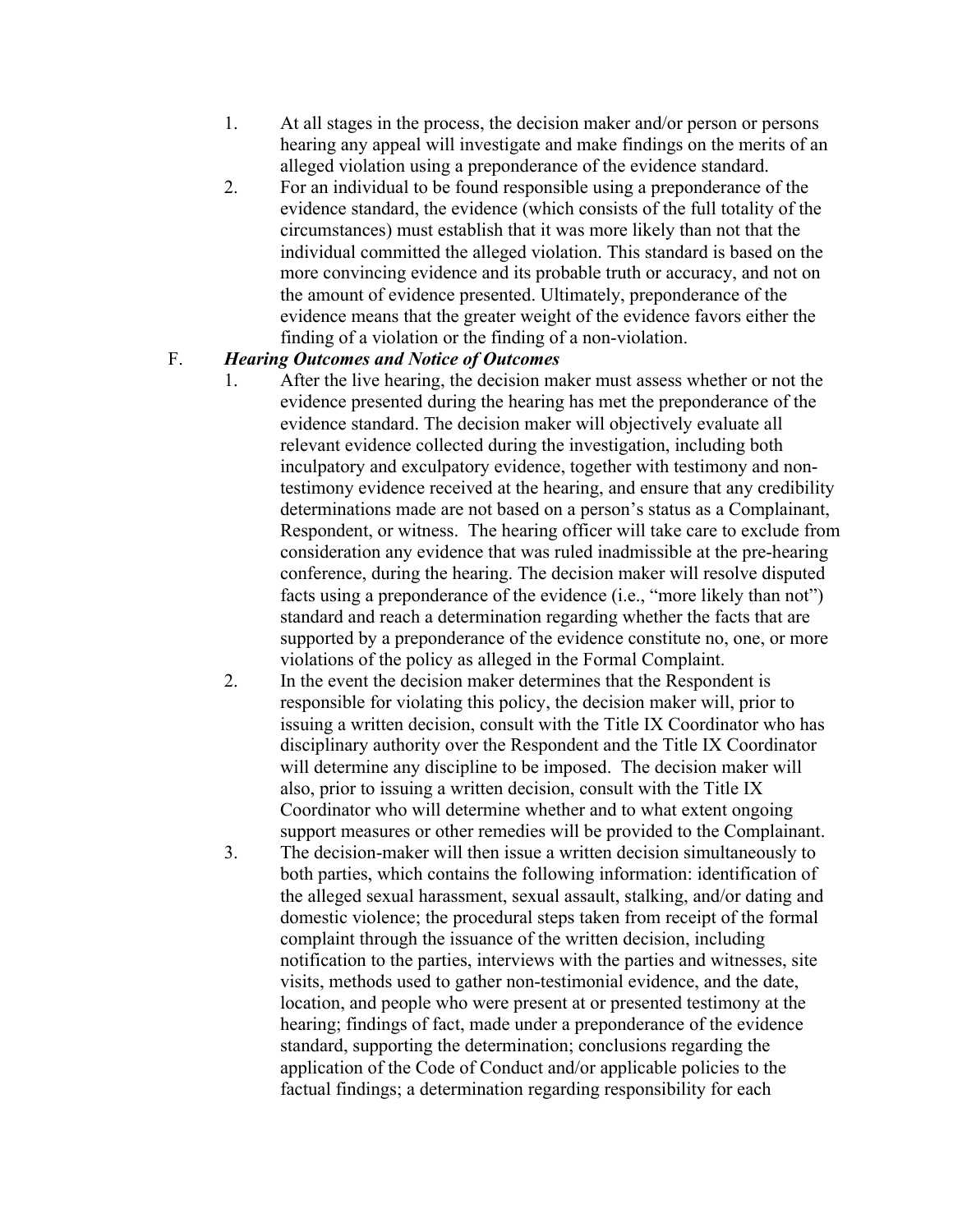allegation and the decision-maker's rationale for the result; any disciplinary sanctions imposed on the Respondent; whether remedies will be provided to the Complainant (though the specific remedies may remain confidential); and information about the appeals process.

- 4. Transmittal of the written determination to the parties concludes the hearing process, subject to any right of appeal.
- 5. Although the length of each adjudication by hearing will vary depending on the totality of the circumstances, the University strives to issue the decision maker's written determination within fourteen (14) days of the conclusion of the hearing.

# **XV. Dismissal During the Investigation or Hearing**

A. The University *may* dismiss a formal complaint at any point during the investigation or hearing process if the Complainant requests it in writing; if the Respondent is no longer enrolled in or employed by the University; or if specific circumstances prevent the Title IX Investigator from gathering sufficient evidence to reach a determination. If a formal complaint or allegation is dismissed, the parties will simultaneously receive a written explanation for the dismissal and notice of the ability to challenge the dismissal on appeal.

### **XVI. Potential Remedial Actions and Disciplinary Sanctions**

A. In cases where a violation of this policy is found to have occurred, the Title IX Coordinator, in consultation with the decision maker , will determine the appropriate, enforceable sanction. The sanction will be reasonably calculated to stop the violation and prevent its recurrence. When a violation of this policy is found, possible disciplinary actions may include, but are not limited to written warnings, loss of privileges, mandatory training, probation, suspension, dismissal, demotion, and termination of employment. The University's response is based on several factors, including the severity of the conduct and any prior policy violations, and aims to prevent problems from recurring and remedy any discriminatory effects on a Complainant or others.

# **XVII. Investigation and Hearing Timelines**

A. The University will complete its investigations and hearings as thoroughly and efficiently as possible. A specific timeline cannot be given as timelines vary for a variety of reasons, including the complexity of the circumstances of each allegation, the integrity and completeness of the investigation and hearing, to comply with a request by law enforcement, to accommodate the availability of witnesses, to account for University breaks or vacations, or to address other legitimate reasons. Both the Complainant and the Respondent will be notified of any delay in the investigation and/or hearing and the anticipated length of the delay.

# **XVIII. Supportive Measures**

A. The University may provide reasonable supportive measures to support a Complainant and Respondent. The issuance of supportive measures is not disciplinary in nature and should not be construed as a determination by the University that the Respondent did or did not violate this policy; Respondents are presumed not responsible unless the evidence shows otherwise at the conclusion of a grievance process. The University will notify Complainants and Respondents,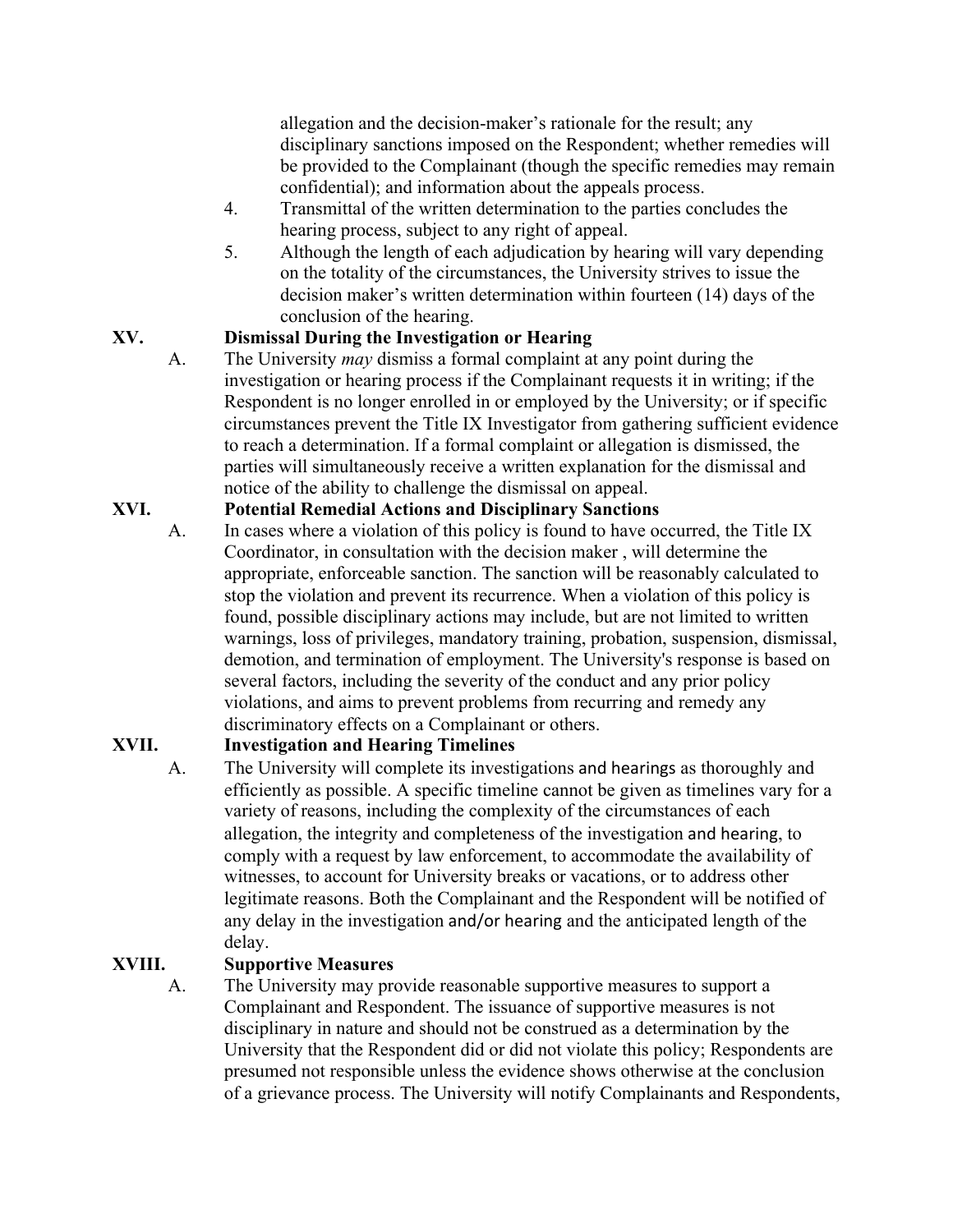in writing, that supportive measures are available during the University's investigation and hearing through final resolution of a complaint, including appeals. Such written notice to the Complainant and Respondent shall further state that such measures may be requested at any time during the process by contacting the Title IX Coordinator or appropriate Deputy Title IX Coordinator and shall include the means for contacting the Title IX Coordinator or appropriate Deputy Title IX Coordinator. The Title IX Coordinator or appropriate Deputy Title IX Coordinator has the discretion to ensure the appropriateness of any supportive measure based on all available information, and is available to meet with a Complainant or Respondent to address any concerns about the provision of supportive measures. Examples of supportive measures include, but are not limited to: access to counselling or mental health services, a mutual order of no contact, residence hall relocation, adjustment of course schedules or work-study employment, a leave of absence, transportation arrangements, or reassignment to a different supervisor or position. The University will take steps to ensure that appropriate supportive measures are provided. The University will maintain the confidentiality of Supportive Measures provided to either a Complainant or Respondent, to the extent that maintaining such confidentiality does not impair the University's ability to provide the Supportive Measures in question. The University will promptly address any violation of a mutual no contact order supportive measure. Supportive measures may be kept in place until the end of any review or appeal process or may be extended permanently as appropriate. Violations of a mutual no contact order supportive measure should be reported to the Title IX Coordinator or appropriate Deputy Title IX Coordinator. Students may face disciplinary action up to and including dismissal for such a violation. Supportive measures cannot be punitive or disciplinary against any party and cannot unreasonably burden the Complainant or the Respondent or alter or affect the presumption that the Respondent is not responsible unless the evidence shows otherwise at the conclusion of a hearing.

#### **XIX. Other Resources**

A. Any individual affected by or accused of Sexual Harassment, Sexual Assault, Dating and Domestic Violence, and/or Stalking will have equal access to support and counseling services offered through the University. The University encourages any individual who has questions or concerns to seek support of University identified resources. The Title IX Coordinator is available to provide information about the University's policy and procedure and to provide assistance. A list of University identified resources is located at this link.

### **XX. Appeals**

A. The Complainant or Respondent may appeal a decision. Both parties may participate equally in the appeal process even if the party did not file the appeal himself or herself. A party must file an appeal within five (5) working days of the date they receive notice of dismissal of the Formal Complaint or determination of responsibility or non-responsibility or, if the other party appeals, within thee (3) working days of the other party appealing, whichever is later. An appeal must be in writing, submitted to the Title IX Coordinator, specify the substantive and/or procedural basis for the appeal, explain in detail why the appealing party believes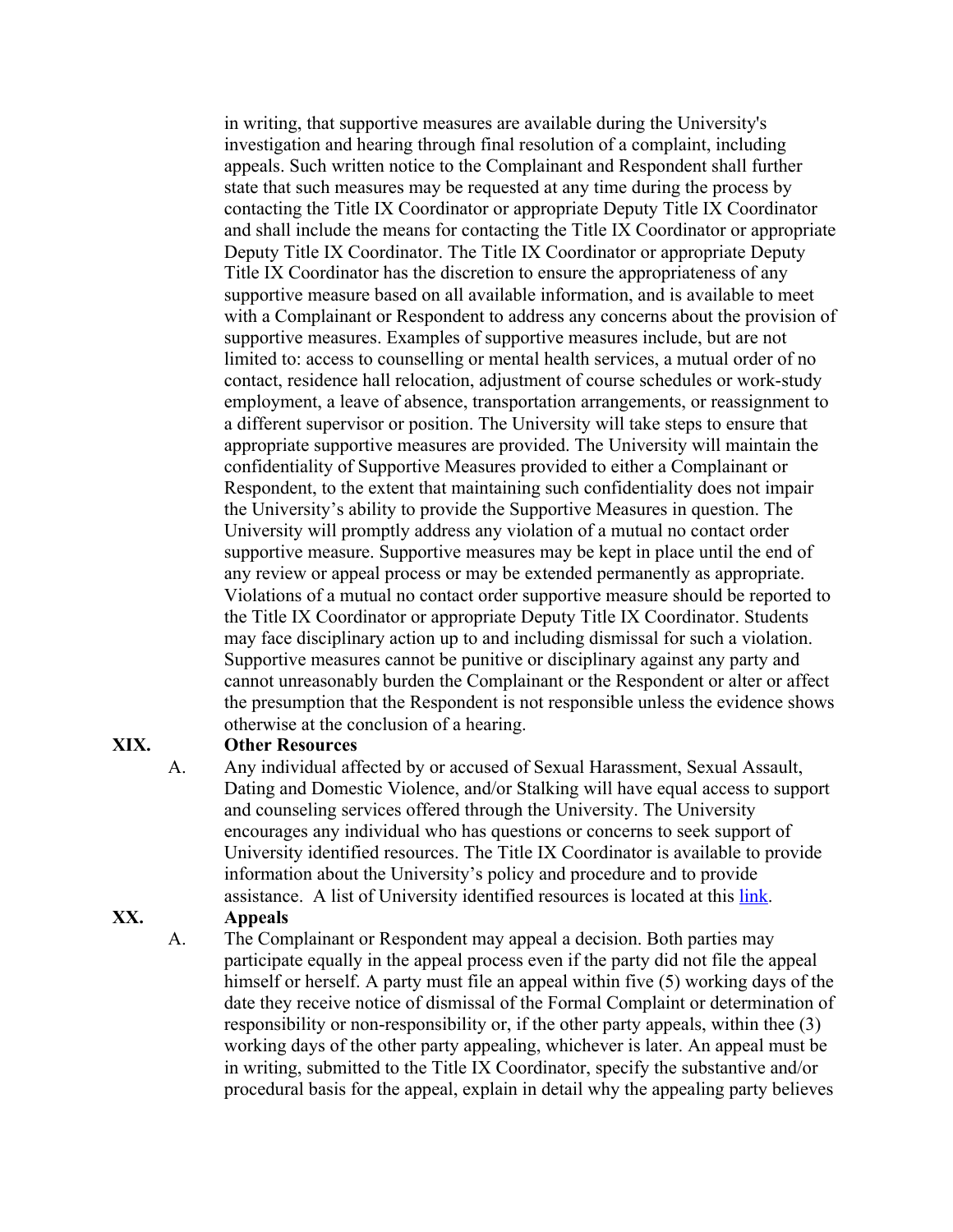the appeal should be granted, and articulate what specific relief the appealing party seeks. The original finding is presumed to have been decided reasonably and appropriately by a preponderance of the evidence standard, and the only grounds for appeal are as follows:

- 1. *Procedural Irregularity:* That a student was not afforded a right provided by this policy and the failure to provide that right materially impacted the outcome.
- 2. *Newly Discovered Evidence:* New evidence that was not reasonably available when the determination of responsibility or non-responsibility was made that could affect the outcome. This includes information or material which was unable to be known at the time of the investigation or hearing. The student or employee is expected to demonstrate that such evidence was unable to be known. Evidence that was known or was accessible during the investigation or hearing, but which the student or employee chose not to or neglected to present does not constitute a sound basis of appeal.
- 3. *Bias or Conflict of Interest:* The Title IX Coordinator, Title IX Investigator, or decision maker had a conflict of interest or bias that affected the outcome. This includes partiality or the inability of the Title IX Investigator, decision maker, or Title IX Coordinator to refrain from acting upon predisposed or developed bias during the investigation or the determination of its outcome.
- 4. *Arbitrary and Capricious Decision:* The decision is arbitrary and capricious in that it was not made on reasonable grounds. An appeal on the basis of arbitrary and capricious decision-making will only be granted if there is NO reasonable basis for the original decision.
- 5. *Inappropriateness of the Sanction:* A sanction is inappropriate if it does not reflect a proper alignment between the nature of the offense, the student's previous disciplinary record, other factors which should be considered, and the sanction administered. Because these multiple factors are incorporated in each individual disciplinary decision, previous decisions do not establish precedent in University disciplinary hearings.
- B. No other grounds for appeal are permitted.
- C. The Title IX Coordinator, Deputy Title IX Coordinator, or their designee will share the appeal with the other party or parties (e.g. if the Respondent appeals, the appeal is shared with the Complainant, who may wish to file a response, request an appeal on the same grounds or different grounds). The Title IX Coordinator, Deputy Title IX Coordinator, or their designee will refer the request(s) to an appropriately trained appellate body or appellate officer appointed by the Title IX Coordinator, Deputy Title IX Coordinator, or their designee. The appellate officer or board chair will conduct an initial review to determine if the appeal request meets the limited grounds and is timely. The appellate officer or board chair must consult the Title IX Coordinator, Deputy Title IX Coordinator, or their designee on any procedural or substantive questions on relevant cases. If the appeal is not timely or substantively eligible, the original finding and sanction will stand, the decision is final, written notice will be provided to the parties. If the appeal has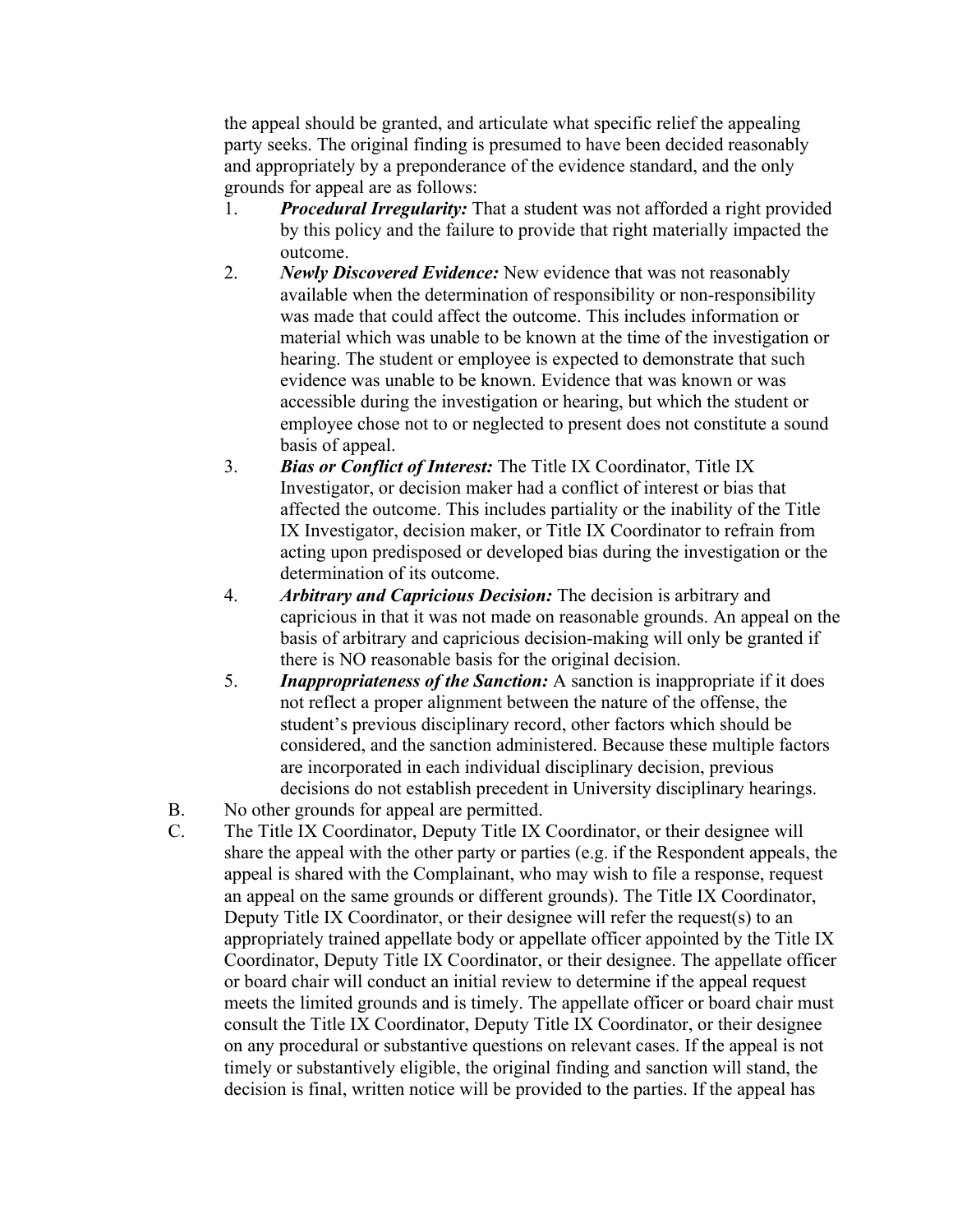standing, the designated appellate body or appellate officer will review the appeal. In conducting the review, the original finding and sanction are presumed to have been reasonably and appropriately decided, thus the burden is on the appealing party (parties) to show clear error. The appellate body or appellate officer must limit their review to the challenges presented. The appellate body or appellate officer may affirm or change the findings and/or sanctions of the original investigation but only according to the permissible grounds. Procedural or substantive errors should be corrected, new evidence should be considered, and sanctions should be proportionate to the severity of the violation and the student's cumulative conduct record. All decisions of the appellate body are to be made within fifteen (15) business days of submission (though this may vary based on the scope of the investigation, University breaks, or unforeseen circumstances) and are final. A written decision will be provided to both parties, which shall be final and not subject to further appeal. Additionally, the determination of a Formal Complaint, including any discipline, becomes final if the time for appeal has passed with no party filing an appeal. The presumptive stance of the University is that all decisions made and sanctions imposed by the original decision maker are to be implemented during the appellate process. At the sole discretion of the Title IX Coordinator when necessary, implementation of sanctions may be stayed pending review only in extremely exigent circumstances. This does not include proximity to graduation, end of term, or exams. The University does not allow conflicts of interest, real or reasonably perceived, by those investigating or adjudicating allegations under this policy or its related procedures. Individuals who wish to challenge an appellate officer or board member(s) because of a conflict of interest may do so by filing a written challenge to the Title IX Coordinator. This challenge must be filed within three (3) business days of the individual being notified of the identity of the appellate officer or board member(s).

D. Although the length of each appeal will vary depending on the totality of the circumstances, the University strives to issue the appeal officer's written decision within (21) days of an appeal being filed.

#### **XXI. Advisor of Choice**

- A. From the point a Formal Complaint is made, and until an investigation, hearing, and appeal are complete, the Complainant and Respondent will have the right to be accompanied by an advisor of their choice to all meetings, interviews, and hearings that are part of the investigation, hearing, and appeal process. The advisor may be, but is not required to be, an attorney.
- B. Except for the questioning of witnesses during the hearing, the advisor will play a passive role and is not permitted to communicate on behalf of a party, insist that communication flow through the advisor, or communicate with the University about the matter without the party being included in the communication. In the event a party's advisor of choice engages in material violation of these parameters, the University may preclude the advisor from further participation, in which case the party may select a new advisor of their choice. In the event a party is not able to secure an advisor to attend the hearing, and requests the University to provide an advisor, the University will provide the party an advisor, without fee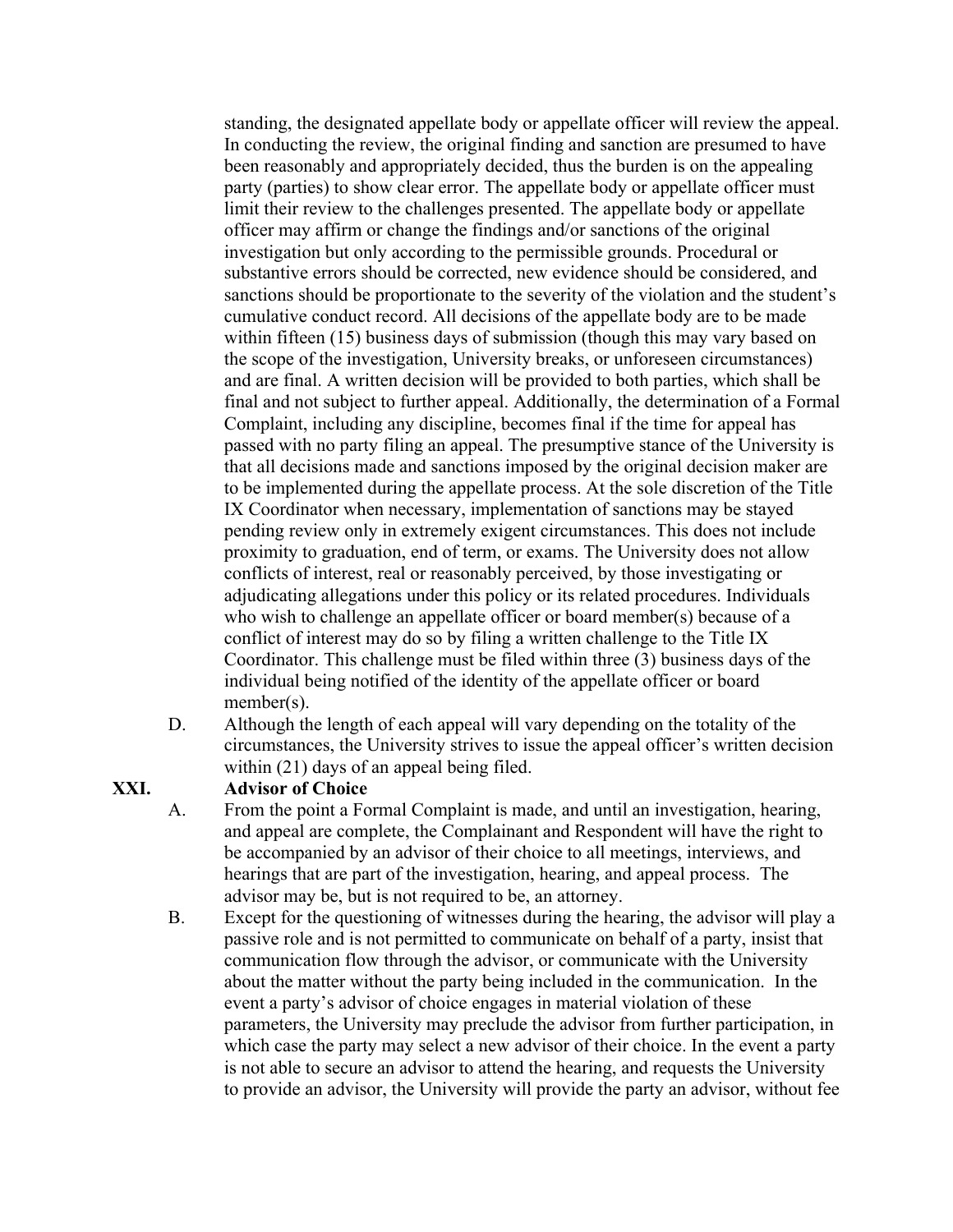or charge, who will conduct questioning on behalf of the party at the hearing. The University will have sole discretion to select the advisor it provides. The advisor the University provides may be, but is not required to be, an attorney. The University is not required to provide a party with an advisor in any circumstance except where the party does not have an advisor present at the hearing and requests that the University provide an advisor.

### **XXII. Treatment of Records and Other Privileged Information**

- A. During the investigation and hearing processes, the investigator and decision maker, as the case may be, are not permitted to access, consider, disclose, permit questioning concerning, or otherwise use:
	- 1. A party's records that are made or maintained by a physician, psychiatrist, psychologist, or other recognized professional or paraprofessional acting in the professional or paraprofessional's capacity, or assisting in that capacity, and which are made and maintained in connection with the provision of treatment to the party; or
	- 2. Information or records protected from disclosure by any other legallyrecognized privilege, such as the attorney client privilege;
	- 3. Unless the University has obtained the party's voluntary, written consent to do so for the purposes of the investigation and hearing process.
- B. Notwithstanding the foregoing, the investigator and/or decision maker, as the case may be, may consider any such records if the party holding the privilege affirmatively discloses the records or information to support their allegation or defense, as the case may be.

# **XXIII. Interim Removals**

A. An interim suspension or removal from campus is permissible only when an individualized assessment finds an immediate threat to the physical health or safety of any student or other individual arising from the allegations of sexual harassment, sexual assault, stalking, and/or dating and domestic violence. If an interim suspension is found to be warranted after an assessment, the Title IX Coordinator will communicate this in writing to the Respondent. If a Respondent is removed from campus on an interim basis, they shall be given five (5) working days from the notice of interim removal to challenge the removal; the Title IX Coordinator will assign the challenge to the University Board of Appeals or an Appellate Officer for review. An employee can be placed on administrative leave as well using these guidelines. For all other Respondents, including independent contractors and guests, the University retains broad discretion to prohibit such persons from entering onto its campus and other properties at any time, and for any reason, whether after receiving a report of Sexual Harassment, Sexual Assault, Dating and Domestic Violence, and/or Stalking or otherwise.

# **XXIV. Informal Resolutions**

A. Rather than participate in a formal investigation, some students or employees may prefer to participate in an informal resolution process (e.g. mediation). Informal resolutions may not be required or be a condition of enrollment or employment, be offered unless a Formal Complaint is filed, be offered or facilitated for an allegation of an employee sexually harassing, assaulting, stalking, or engaging in dating and domestic violence against a student. Informal resolutions may be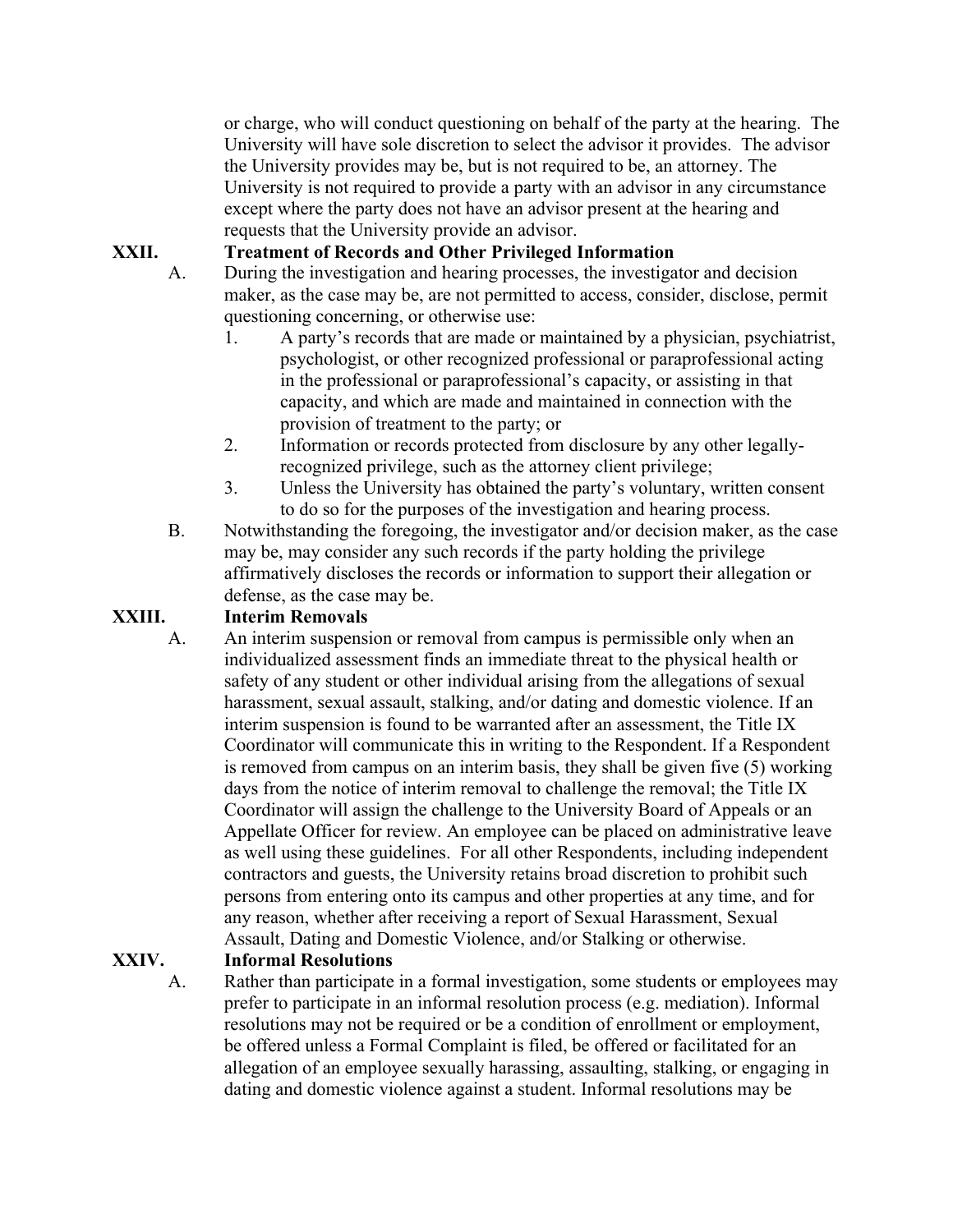facilitated at any time after a Formal Complaint has been filed and prior to a determination of responsibility stemming from a formal investigation. A Respondent cannot be dismissed from the University for the given offense if he or she participates in an informal resolution to completion. Information about an informal resolution process will be included in the initial notice to Complaints and Respondents. If both parties want to engage in an informal resolution process, both parties will then receive written notice with the allegations, the requirements of the process (including what information/documents can be shared), information about the right to withdraw and resume a formal grievance process, and information about consequences (e.g. records kept and shared). The Title IX Coordinator will obtain voluntary, written consent from both parties before moving forward with an informal resolution. The informal resolution process will proceed on a reasonably prompt time frame. The facilitator of the informal resolution will be trained and free from conflicts of interest or bias. The facilitator can be the Title IX Coordinator. The parties will be informed of the identity of the facilitator of the informal resolution process before the commencement of the process. During the pendency of the informal resolution process, the investigation and hearing processes that would otherwise occur are stayed and all related deadlines are suspended.

- B. If the parties reach a resolution through the informal resolution process, and the Title IX Coordinator agrees that the resolution is not clearly unreasonable, the Title IX Coordinator will reduce the terms of the agreed resolution to writing and present the resolution to the parties for their written signature. Once both parties and the Title IX Coordinator sign the resolution, the resolution is final, and the allegations addressed by the resolution are considered resolved and will not be subject to further investigation, adjudication, remediation, or discipline by the University, except as otherwise provided in the resolution itself, absent a showing that a party induced the resolution by fraud, misrepresentation, or other misconduct or where required to avoid a manifest injustice to either party or to the University.
- C. Absent extension by the Title IX Coordinator, any informal resolution process must be completed within twenty-one (21) days. If an informal resolution process does not result in a resolution within twenty-one (21) days, and absent an extension, abeyance, or other contrary ruling by the Title IX Coordinator, the informal resolution process will be deemed terminated, and the Formal Complaint will be resolved pursuant to the investigation and hearing procedures. The Title IX Coordinator may adjust any time periods or deadlines in the investigation and/or hearing process that were suspended due to the informal resolution.

# **XXV. Objections**

A. Parties are expected to raise any objections, concerns, or complaints about the investigation, hearing, appeals process, and those involved in these processes in a prompt and timely manner so that the University may evaluate the matter and address it, if appropriate.

### **XXVI. Constitutional Rights and Academic Freedom**

A. The University will construe and apply this policy consistent with the First Amendment to the U.S. Constitution and the principles of academic freedom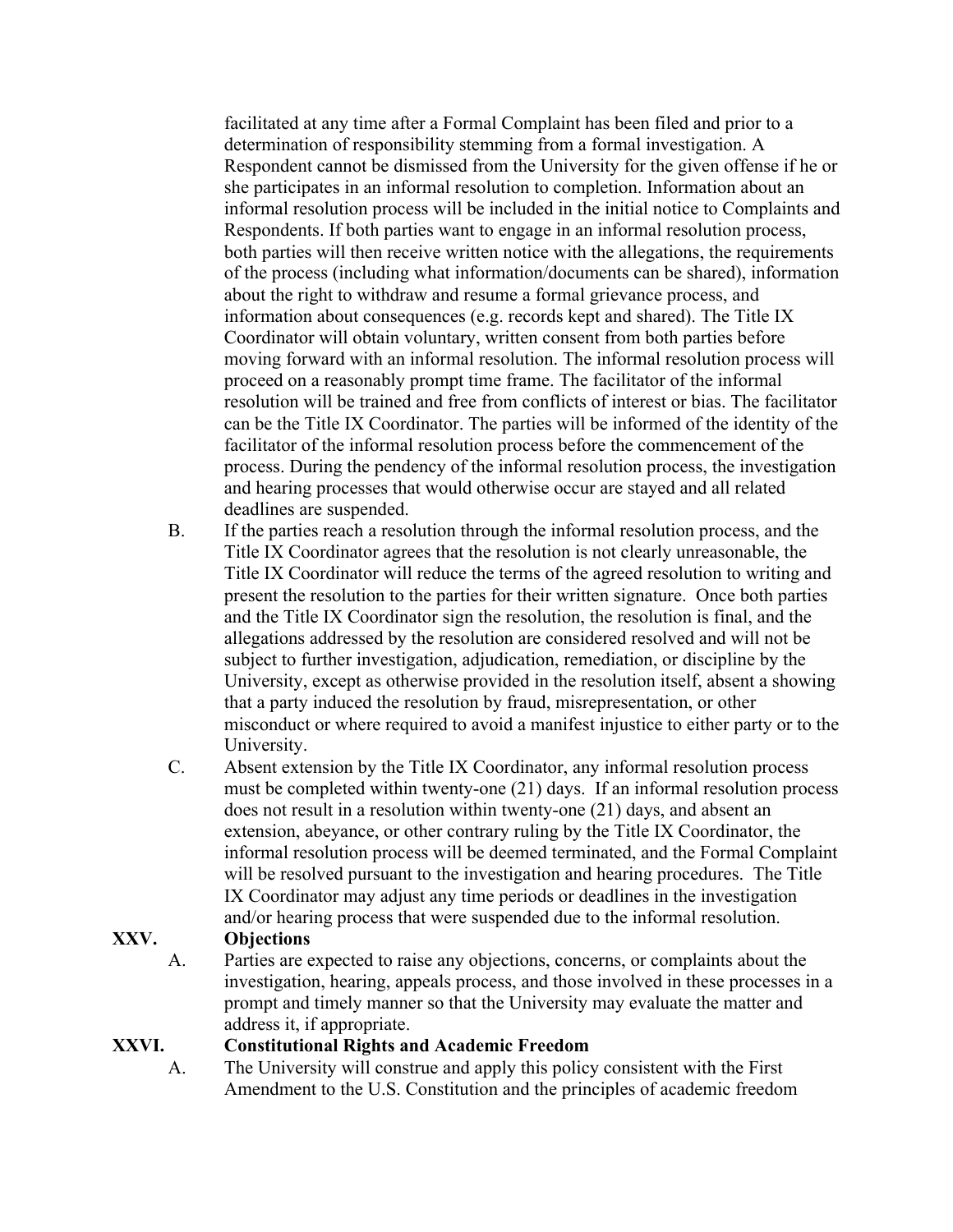specified in the Faculty Handbook. In no case will a Respondent be found to have committed Sexual Harassment based on expressive conduct that is protected by the First Amendment and/or the principles of academic freedom specified in the Faculty Handbook.

# **XXVII. Recordings**

A. Wherever this policy specifies that an audio or video recording will be made, the recording will be made only by the University and is considered property of the University, subject to any right of access that a party may have under this policy, FERPA, and other applicable federal, state, or local laws. Only the University is permitted to make audio or video recordings under this policy. The surreptitious recording of any meeting, interview, hearing, or other interaction contemplated under this policy is strictly prohibited. Any party who wishes to transcribe a hearing by use of a transcriptionist must seek pre-approval from the Title IX Coordinator or Decision Maker.

# **XXVIII. Vendors, Contractors, and Third Parties**

A. The University does business with various vendors, contractors, and other thirdparties who are not students or employees of the University. Notwithstanding any rights that a given vendor, contractor, or third-party Respondent may have under this policy, the University retains its right to limit any vendor, contractor, or thirdparty's access to campus for any reason. And the University retains all rights it enjoys by contract or law to terminate its relationship with any vendor, contractor, or third-party irrespective of any process or outcome under this policy.

# **XXIX. Bad Faith Complaints and False Information**

A. It is a violation of this policy for any person to submit a report or Formal Complaint that the person knows, at the time the report or Formal Complaint is submitted, to be false or frivolous. It is also a violation of this policy for any person to knowingly make a materially false statement during the course of an investigation, hearing, or appeal under this policy. Violations are not subject to the investigation and hearing processes in this policy; instead, they will be addressed under the Student Code of Conduct in the case of students and other University policies and standards, as applicable, for other persons.

# **XXX. Other Violations**

A. Alleged violations that do not fall under this policy (Title IX) will be subject to review under the Student Code of Conduct for students, the Faculty Handbook for faculty, or other University policies and standards for employees.

# **XXXI. Signatures and Form of Consent**

A. For purposes of this policy, either a physical signature or digital signature will be sufficient to satisfy any obligation that a document be signed. Where this policy provides that written consent must be provided, consent in either physical or electronic form, containing a physical or digital signature, as the case may be, will suffice.

# **XXXII. Extension of Timelines and Method of Transmittal**

A. All deadlines and other time periods specified in this policy are subject to modification by the University where, in the University's sole discretion, good cause exists. Good cause may include, but is not limited to, the unavailability of parties or witnesses; the complexities of a given case; extended holidays or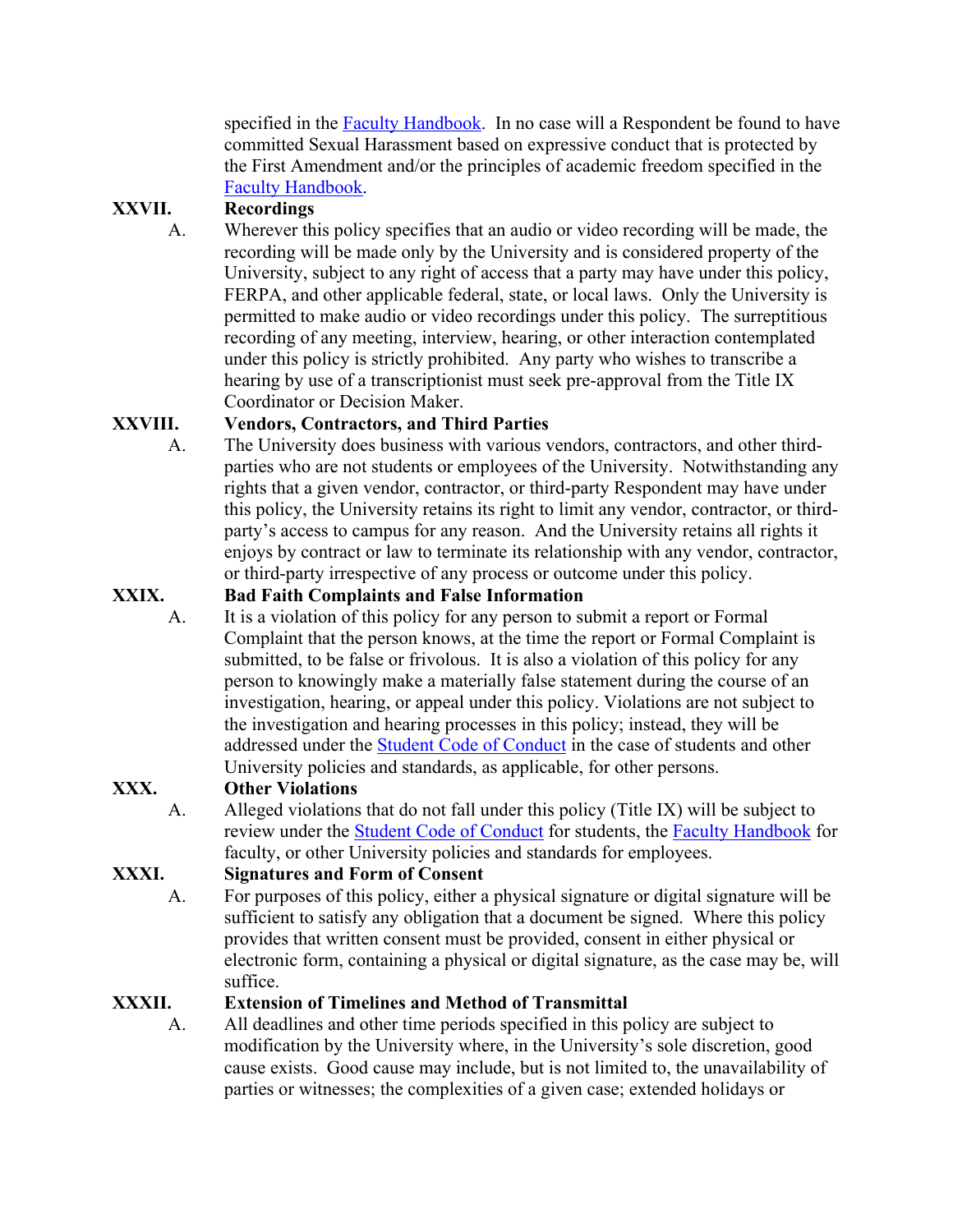closures; sickness or vacation of the investigator, decision maker, Title IX Coordinator or the parties; the need to consult with the University's legal counsel; unforeseen weather events; and the like.

- B. Any party who wishes to seek an extension of any deadline or other time period may do so by filing a request with the investigator, decision maker, appeal officer, or Title IX Coordinator, as the case may be, depending on the phase of the process. Such request must state the extension sought and explain what good cause exists for the requested extension. The University officer resolving the request for extension may, but is not required to, give the other party an opportunity to object. Whether to grant such a requested extension will be in the sole discretion of the University.
- C. The parties will be provided written notice of the modification of any deadline or time period specified in this policy, along with the reasons for the modification.
- D. Where this policy refers to notice being given to parties "simultaneously," notice will be deemed simultaneous if it is provided in relative proximity on the same day. It is not necessary that notice be provided at exactly the same hour and minute.
- E. Unless otherwise specified in this policy, the default method of transmission for all notices, reports, responses, and other forms of communication specified in this policy will be email using University email addresses.
- F. A party is deemed to have received notice upon transmittal of an email to their University email address. In the event notice is provided by mail, a party will be deemed to have received notice three (3) days after the notice in question is postmarked.
- G. Any notice inviting or requiring a party or witness to attend a meeting, interview, or hearing will be provided with sufficient time for the party to prepare for the meeting, interview, or hearing as the case may be, and will include relevant details such as the date, time, location, purpose, and participants. Unless a specific number of days is specified elsewhere in this policy, the sufficient time to be provided will be determined in the sole discretion of the University, considering all the facts and circumstances, including, but not limited to, the nature of the meeting, interview, or hearing; the nature and complexity of the allegations at issue; the schedules of relevant University officials; approaching holidays or closures; and the number and length of extensions already granted.

# **XXXIII. Other Forms of Discrimination**

A. This policy applies only to Sexual Harassment, Sexual Assault, Dating and Domestic Violence, and Stalking. Complaints of other forms of sex discrimination are governed by the University's Discrimination and Harassment Policy.

# **XXXIV. Outside Appointments, Dual Appointments, and Delegations**

A. The University retains discretion to retain and appoint suitably qualified persons who are not University employees to fulfill any function of the University under this policy, including, but not limited to, the investigator, decision maker, informal resolution officer, and/or appeals officer.